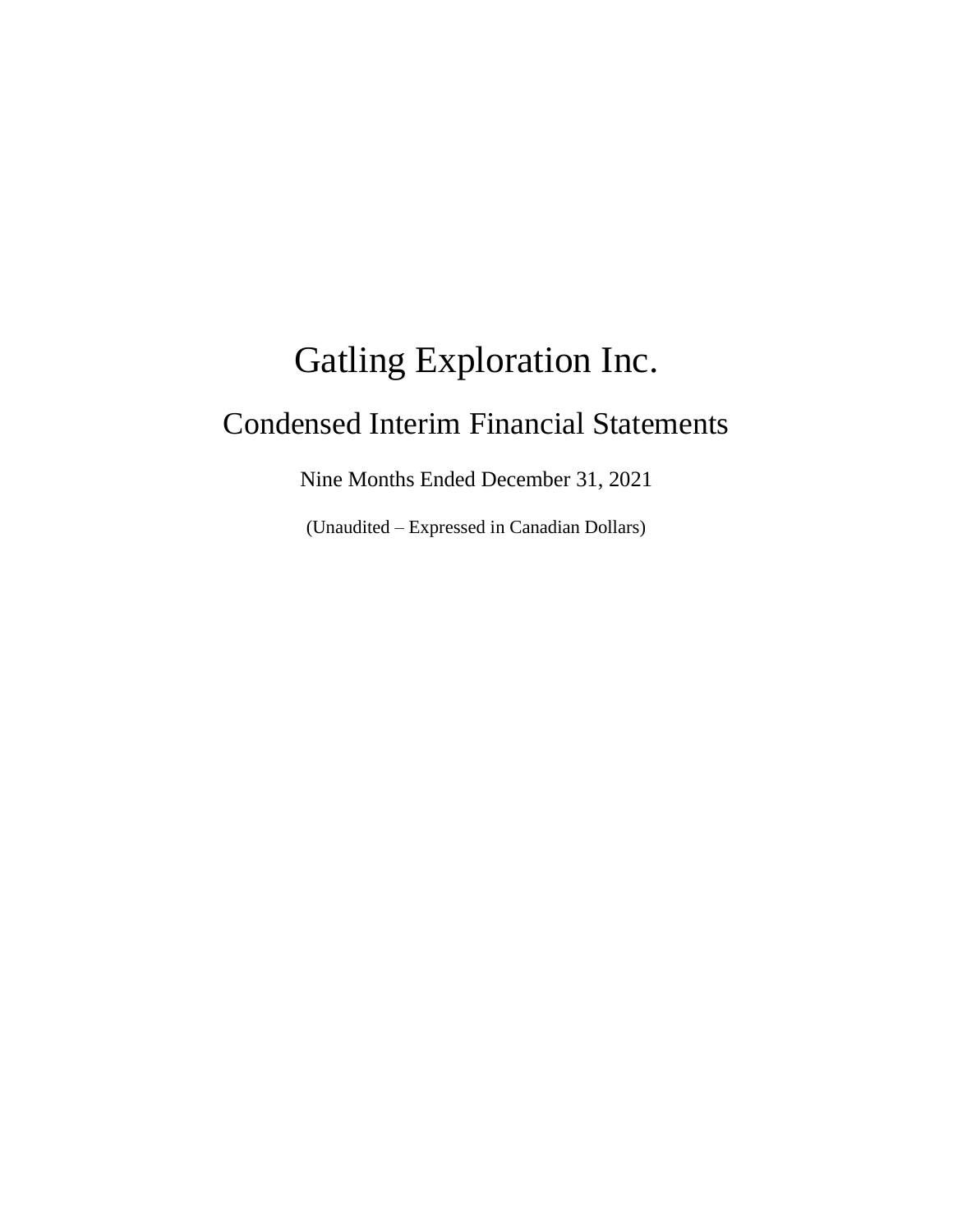# Gatling Exploration Inc.

Nine Months Ended December 31, 2021

| <b>INDEX</b>                                                   | <b>Page</b>    |
|----------------------------------------------------------------|----------------|
| <b>Condensed Interim Financial Statements</b>                  |                |
| Notice of No Auditor Review                                    |                |
| <b>Condensed Interim Statements of Financial Position</b>      | 1              |
| Condensed Interim Statements of Comprehensive Loss             | 2              |
| Condensed Interim Statements of Changes in Equity (Deficiency) | 3              |
| Condensed Interim Statements of Cash Flows                     | $\overline{4}$ |
| Notes to the Condensed Interim Financial Statements            | $5-19$         |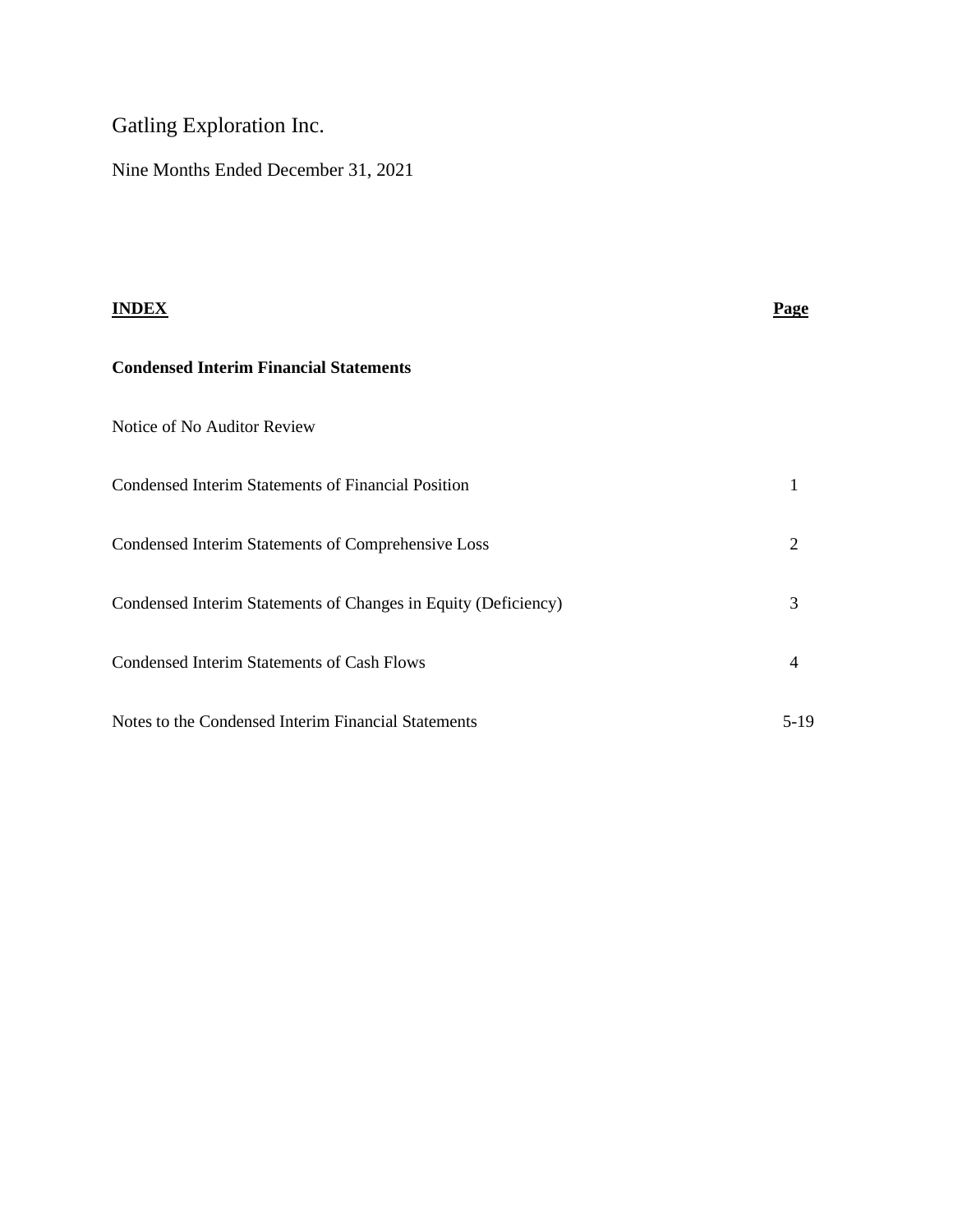# **NOTICE OF NO AUDITOR REVIEW OF INTERIM FINANCIAL STATEMENTS**

Under National Instrument 51-102, Part 4, subsection 4.3(3) (a), if an auditor has not performed a review of the condensed interim financial statements, they must be accompanied by a notice indicating that the condensed interim financial statements have not been reviewed by an auditor.

The accompanying unaudited condensed interim financial statements of the Company have been prepared by and are the responsibility of the Company's management.

The Company's independent auditor has not performed a review of these condensed interim financial statements in accordance with standards established by the Chartered Professional Accountants of Canada for a review of condensed interim financial statements by an entity's auditor.

February 28, 2022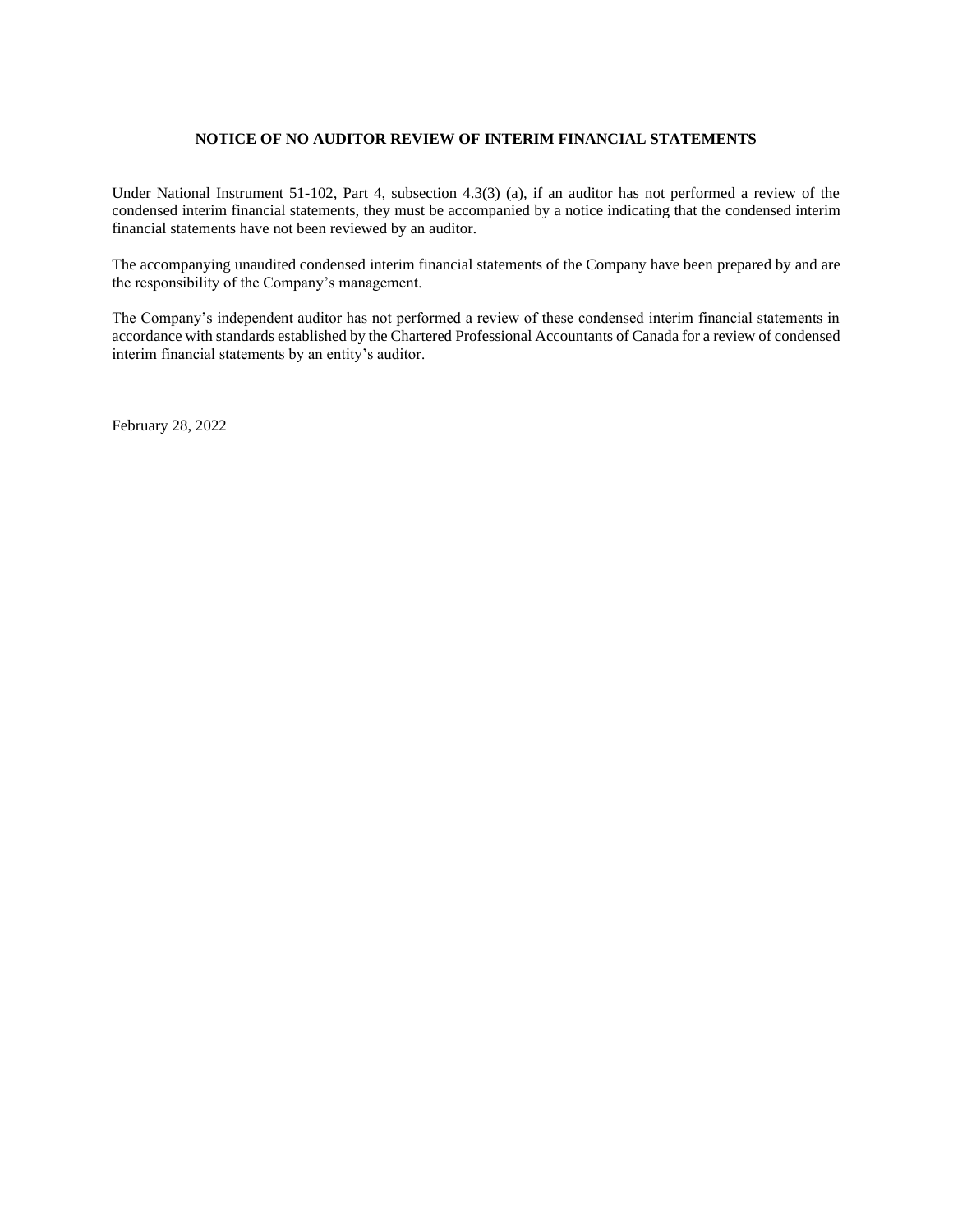# Gatling Exploration Inc. Condensed Interim Statements of Financial Position (Expressed in Canadian Dollars)

|                                                    | December 31,<br>2021 | March 31,<br>2021 |
|----------------------------------------------------|----------------------|-------------------|
|                                                    | (unaudited)          |                   |
| <b>Assets</b>                                      |                      |                   |
| <b>Current</b>                                     |                      |                   |
| Cash and cash equivalents                          | \$<br>7,966          | \$<br>1,875,290   |
| Receivables (note 12)                              | 176,792              | 179,926           |
| Prepaid expenses (note 12)                         | 27,047               | 104,093           |
|                                                    | 211,805              | 2,159,309         |
| Non-current                                        |                      |                   |
| Property, plant and equipment (note 7)             | 126,273              | 139,744           |
| Right-of-use asset (note 9)                        | 102,445              | 217,696           |
|                                                    | \$<br>440,523        | \$<br>2,516,749   |
| <b>Liabilities</b>                                 |                      |                   |
| <b>Current</b>                                     |                      |                   |
| Accounts payable and accrued liabilities (note 12) | \$<br>2,125,334      | \$<br>734,620     |
| Lease obligation – current portion (note $10$ )    | 123,880              | 169,827           |
| Other liabilities (note 11)                        |                      | 132,449           |
| Loans payable (note 12)                            | 85,000               |                   |
|                                                    | 2,334,214            | 1,036,896         |
| Non-current                                        |                      |                   |
| Lease obligation (note 10)                         |                      | 80,275            |
|                                                    | 2,334,214            | 1,117,171         |
| <b>Shareholders' Equity (Deficiency)</b>           |                      |                   |
| <b>Share Capital</b> (note 13)                     | 22,956,497           | 20,762,494        |
| <b>Share-based Payments Reserve</b> (note 13)      | 1,605,061            | 2,120,332         |
| <b>Deficit</b>                                     | (26, 455, 249)       | (21, 483, 248)    |
|                                                    | (1,893,691)          | 1,399,578         |
|                                                    | \$<br>440,523        | \$<br>2,516,749   |

**Going Concern** (note 2) **Commitments** (note 15) **Subsequent Events** (note 16)

Approved on behalf of the Board:

| "Richard Boulay" | "Nav Dhaliwal" |
|------------------|----------------|
|                  |                |
| Richard Boulay   | Nav Dhaliwal   |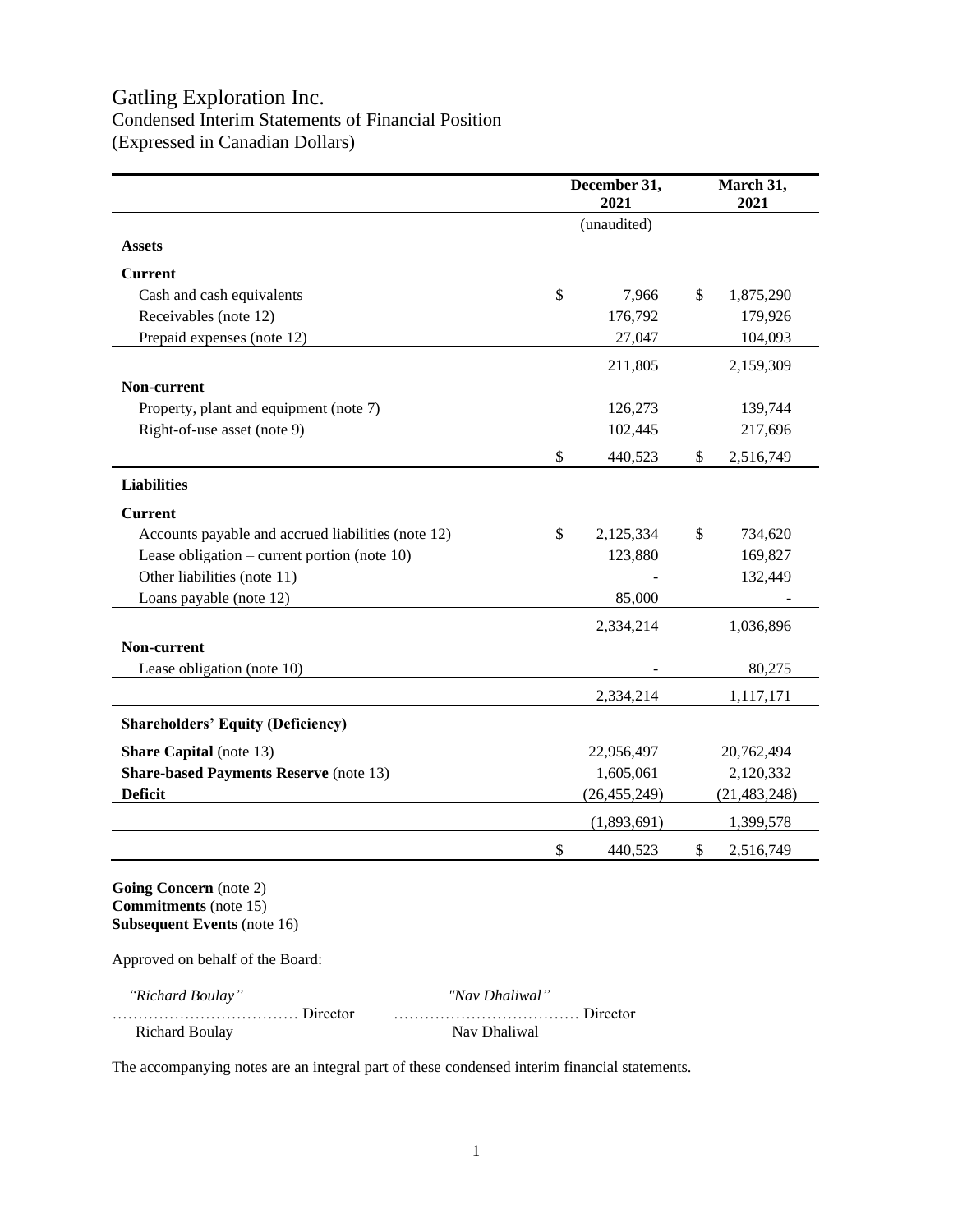# Gatling Exploration Inc.

# Condensed Interim Statements of Comprehensive Loss (Unaudited – Expressed in Canadian Dollars)

|                                                                                           |              | <b>Three Months</b><br><b>Ended</b><br>December 31,<br>2021 | <b>Three Months</b><br><b>Ended</b><br>December 31,<br>2020 |             | <b>Nine Months</b><br><b>Ended</b><br>December 31,<br>2021 |             |    | <b>Nine Months</b><br><b>Ended</b><br>December 31,<br>2020 |
|-------------------------------------------------------------------------------------------|--------------|-------------------------------------------------------------|-------------------------------------------------------------|-------------|------------------------------------------------------------|-------------|----|------------------------------------------------------------|
|                                                                                           |              |                                                             |                                                             |             |                                                            |             |    |                                                            |
| <b>Expenses</b>                                                                           | \$           |                                                             | \$                                                          | 196,500     | $\mathbb{S}$                                               | 341,889     | \$ |                                                            |
| Consulting fees (note 12)                                                                 |              | 102,862                                                     |                                                             |             |                                                            |             |    | 623,250                                                    |
| Depreciation (notes 7 and 9)<br>Exploration and evaluation expenditures                   |              | 42,150                                                      |                                                             | 42,734      |                                                            | 126,449     |    | 128,203                                                    |
| (notes $7, 8$ and $12$ )                                                                  |              | 1,049,815                                                   |                                                             | 1,274,239   |                                                            | 4,751,227   |    | 2,492,799                                                  |
| Foreign exchange loss                                                                     |              | 4                                                           |                                                             | 3           |                                                            | 2,192       |    | 3,516                                                      |
| Lease interest accretion (note 10)                                                        |              | 4,118                                                       |                                                             | 8,970       |                                                            | 16,158      |    | 30,192                                                     |
| Management fees (note 12)                                                                 |              | 60,000                                                      |                                                             | 55,000      |                                                            | 180,000     |    | 145,000                                                    |
| Office and general (note 12)                                                              |              | 35,196                                                      |                                                             | 31,941      |                                                            | 122,957     |    | 77,937                                                     |
| Professional fees (note 12)                                                               |              | 39,398                                                      |                                                             | 64,144      |                                                            | 128,350     |    | 138,557                                                    |
| Rent recovery (note 12)                                                                   |              | (8,937)                                                     |                                                             | (22,003)    |                                                            | (45,319)    |    | (50, 122)                                                  |
| Share-based payments (notes 12 and 13)<br>Shareholder communications and investor         |              |                                                             |                                                             | 251,517     |                                                            | 215,337     |    | 797,356                                                    |
| relations                                                                                 |              | 30,640                                                      |                                                             | 154,949     |                                                            | 153,528     |    | 391,743                                                    |
| Transfer agent and filing fees                                                            |              | 10,065                                                      |                                                             | 19,500      |                                                            | 23,740      |    | 26,296                                                     |
| Travel (recovery)                                                                         |              | (1, 153)                                                    |                                                             | 2,315       |                                                            | (739)       |    | 6,945                                                      |
| <b>Loss Before Other Items</b>                                                            |              | (1,364,158)                                                 |                                                             | (2,079,809) |                                                            | (6,015,769) |    | (4,811,672)                                                |
| <b>Other Items</b>                                                                        |              |                                                             |                                                             |             |                                                            |             |    |                                                            |
| Other income (note 11)                                                                    |              |                                                             |                                                             | 142,164     |                                                            | 299,799     |    | 276,185                                                    |
| Interest income                                                                           |              |                                                             |                                                             | 173         |                                                            | 1,745       |    | 996                                                        |
| Net Loss and Comprehensive Loss for the<br><b>Period</b>                                  | $\mathbb{S}$ | (1,364,158)                                                 | \$                                                          | (1,937,472) | \$                                                         | (5,714,225) | \$ | (4,534,491)                                                |
|                                                                                           |              |                                                             |                                                             |             |                                                            |             |    |                                                            |
| <b>Basic and Diluted Loss Per Share</b>                                                   | \$           | (0.03)                                                      | $\mathcal{S}$                                               | (0.06)      | \$                                                         | (0.13)      | \$ | (0.16)                                                     |
| <b>Weighted Average Number of Common</b><br><b>Shares Outstanding - Basic and Diluted</b> |              | 45,399,816                                                  |                                                             | 32,250,272  |                                                            | 45,314,543  |    | 28,532,614                                                 |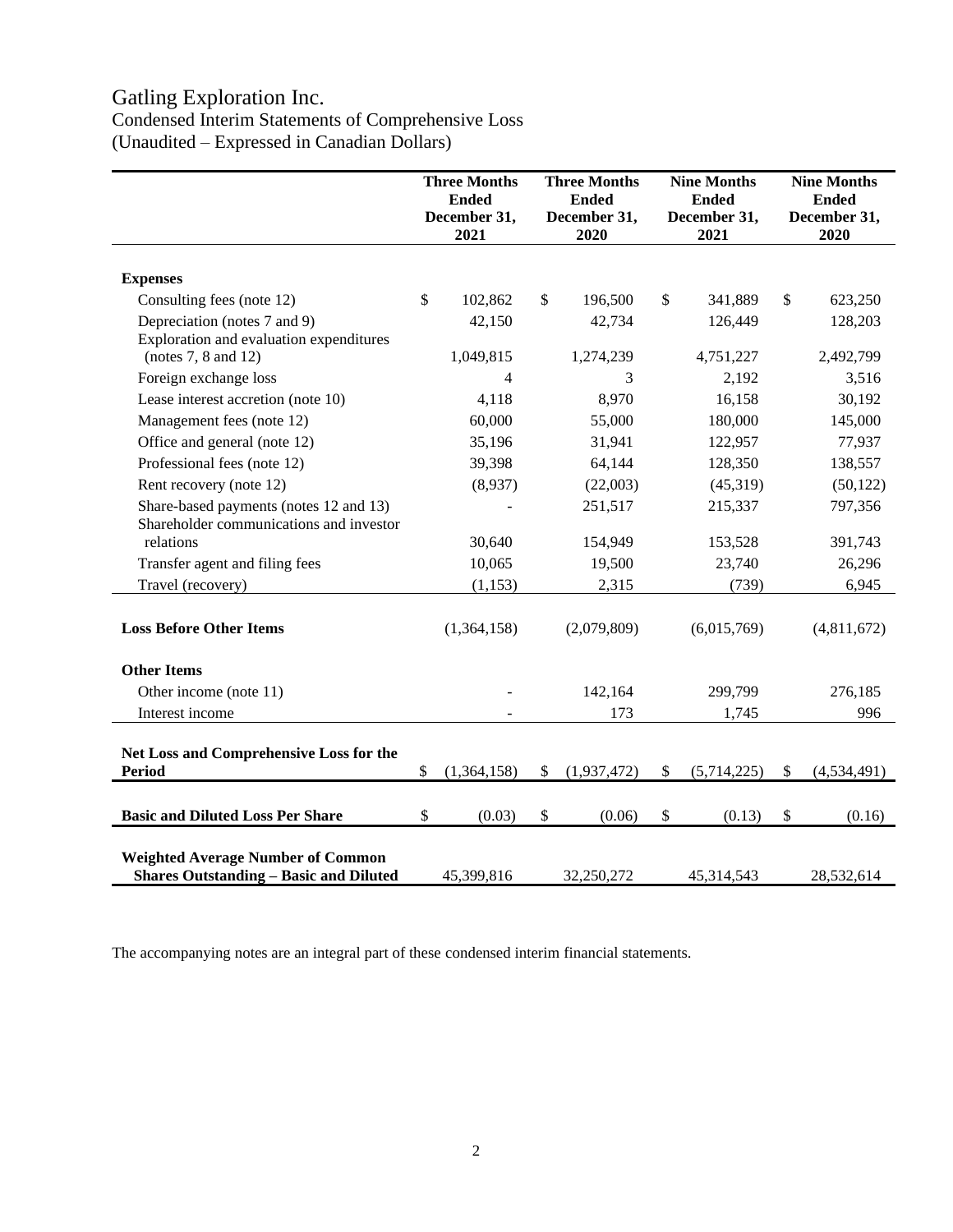# Gatling Exploration Inc. Condensed Interim Statements of Changes in Equity (Deficiency) (Unaudited – Expressed in Canadian Dollars)

|                                                | <b>Share Capital</b>              |                      |            |                                                         |    |                |                   |
|------------------------------------------------|-----------------------------------|----------------------|------------|---------------------------------------------------------|----|----------------|-------------------|
|                                                | <b>Number of</b><br><b>Shares</b> | <b>Share Capital</b> |            | <b>Share-based</b><br><b>Payments</b><br><b>Reserve</b> |    | <b>Deficit</b> | <b>Total</b>      |
|                                                |                                   |                      |            |                                                         |    |                |                   |
| Balance, March 31, 2020                        | 23,840,676                        | \$                   | 13,117,320 | \$<br>1,200,083                                         | \$ | (15,263,245)   | \$<br>(945, 842)  |
| Private placements                             | 15,912,140                        |                      | 8,433,427  |                                                         |    |                | 8,433,427         |
| Share issuance costs                           |                                   |                      | (310, 896) | 57,077                                                  |    |                | (253, 819)        |
| Flow-through liability                         |                                   |                      | (477, 357) |                                                         |    |                | (477, 357)        |
| Stock options granted                          |                                   |                      |            | 797,356                                                 |    |                | 797,356           |
| Net loss and comprehensive loss for the period |                                   |                      |            |                                                         |    | (4,534,491)    | (4, 534, 491)     |
|                                                |                                   |                      |            |                                                         |    |                |                   |
| Balance, December 31, 2020                     | 39,752,816                        |                      | 20,762,494 | 2,054,516                                               |    | (19,797,736)   | 3,019,274         |
| Stock options granted                          |                                   |                      |            | 94,544                                                  |    |                | 94,544            |
| Transfer of stock option fair value on expiry  |                                   |                      |            | (28, 728)                                               |    | 28,728         |                   |
| Net loss and comprehensive loss for the period |                                   |                      |            |                                                         |    | (1,714,240)    | (1,714,240)       |
|                                                |                                   |                      |            |                                                         |    |                |                   |
| Balance, March 31, 2021                        | 39,752,816                        |                      | 20,762,494 | 2,120,332                                               |    | (21, 483, 248) | 1,399,578         |
| Private placements                             | 5,397,000                         |                      | 2,326,150  |                                                         |    |                | 2,326,150         |
| Share issuance costs                           |                                   |                      | (61, 797)  | 11,616                                                  |    |                | (50, 181)         |
| Flow-through liability                         |                                   |                      | (167, 350) |                                                         |    |                | (167,350)         |
| Shares issued for exploration and evaluation   |                                   |                      |            |                                                         |    |                |                   |
| expenditures                                   | 250,000                           |                      | 97,000     |                                                         |    |                | 97,000            |
| Stock options granted                          |                                   |                      |            | 215,337                                                 |    |                | 215,337           |
| Transfer of stock option fair value on expiry  |                                   |                      |            | (742, 224)                                              |    | 742,224        |                   |
| Net loss and comprehensive loss for the period |                                   |                      |            |                                                         |    | (5,714,225)    | (5,714,225)       |
|                                                |                                   |                      |            |                                                         |    |                |                   |
| Balance, December 31, 2021                     | 45,399,816                        | \$                   | 22,956,497 | \$<br>1,605,061                                         | \$ | (26, 455, 249) | \$<br>(1,893,691) |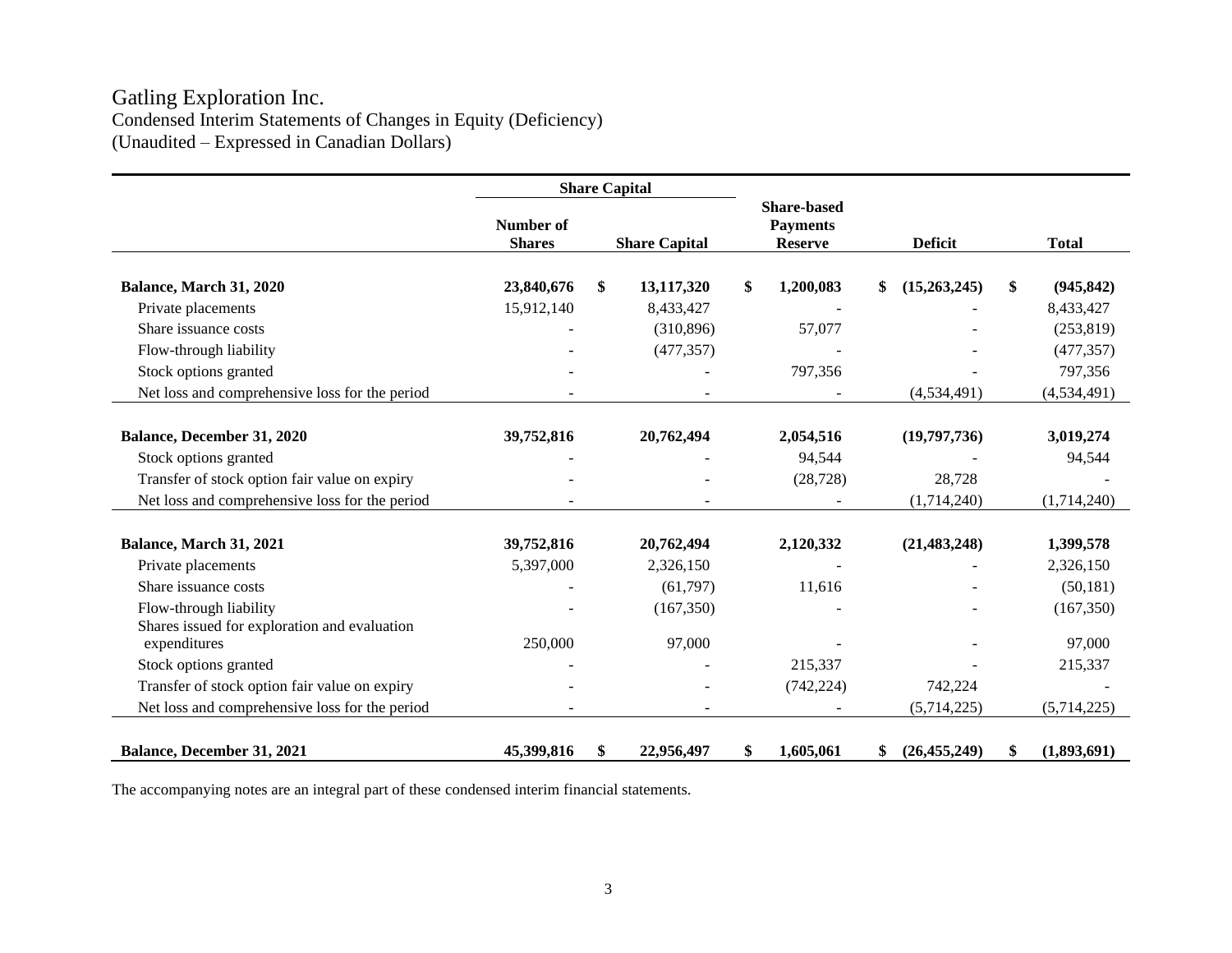# Gatling Exploration Inc.

Condensed Interim Statements of Cash Flows For the Nine Months Ended December 31, (Unaudited – Expressed in Canadian Dollars)

|                                                           |    | 2020        |                   |  |
|-----------------------------------------------------------|----|-------------|-------------------|--|
| <b>Operating Activities</b>                               |    |             |                   |  |
| Net loss for the period                                   | \$ | (5,714,225) | \$<br>(4,534,491) |  |
| Items not involving cash                                  |    |             |                   |  |
| Depreciation                                              |    | 129,113     | 130,867           |  |
| Lease interest accretion                                  |    | 16,158      | 30,192            |  |
| Share-based payments                                      |    | 215,337     | 797,356           |  |
| Shares issued for exploration and evaluation expenditures |    | 97,000      |                   |  |
| Other income                                              |    | (299,799)   | (276, 185)        |  |
| Changes in non-cash working capital                       |    |             |                   |  |
| Receivables                                               |    | 3,134       | 21,063            |  |
| Prepaid expenses                                          |    | 77,046      | 26,197            |  |
| Accounts payable and accrued liabilities                  |    | 1,390,714   | (779, 631)        |  |
| <b>Cash Used in Operating Activities</b>                  |    | (4,085,522) | (4,584,632)       |  |
| <b>Investing Activity</b>                                 |    |             |                   |  |
| Purchase of property, plant and equipment                 |    | (391)       |                   |  |
| <b>Cash Used in Investing Activity</b>                    |    | (391)       |                   |  |
| <b>Financing Activities</b>                               |    |             |                   |  |
| Shares issued for cash                                    |    | 2,326,150   | 8,433,427         |  |
| Share issuance costs                                      |    | (50, 181)   | (253, 819)        |  |
| Repayments of lease obligation                            |    | (142, 380)  | (138,986)         |  |
| Proceeds from loan payable                                |    | 85,000      |                   |  |
| <b>Cash Provided by Financing Activities</b>              |    | 2,218,589   | 8,040,622         |  |
| <b>Inflow (Outflow) of Cash</b>                           |    | (1,867,324) | 3,455,990         |  |
| <b>Cash and Cash Equivalents, Beginning of Period</b>     |    | 1,875,290   | 23,813            |  |
| Cash and Cash Equivalents, End of Period                  | \$ | 7,966       | \$<br>3,479,803   |  |
| <b>Cash and Cash Equivalents</b>                          |    |             |                   |  |
| Cash                                                      | \$ | 7,966       | \$<br>979,803     |  |
| Term deposits                                             |    |             | 2,500,000         |  |
|                                                           | \$ | 7,966       | \$<br>3,479,803   |  |
| <b>Supplemental Disclosure with Respect to Cash Flows</b> |    |             |                   |  |
| Income tax paid                                           | \$ |             | \$                |  |
| Interest received                                         | \$ | 1,745       | \$<br>996         |  |
| Interest paid                                             | \$ | 17,408      | \$<br>31,269      |  |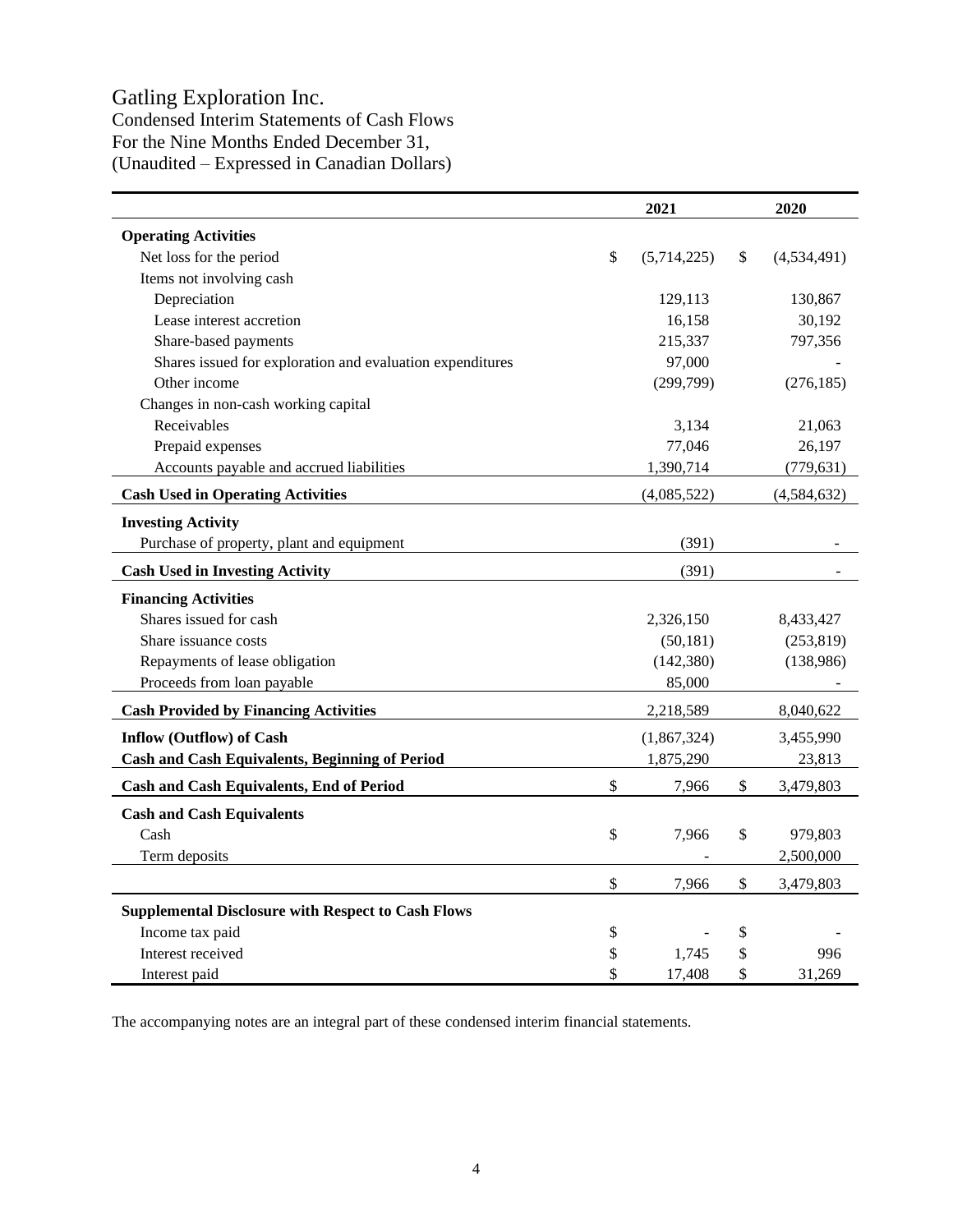# **1. NATURE OF OPERATIONS**

Gatling Exploration Inc. (the "Company") is an exploration stage company incorporated on August 2, 2018, under the laws of the province of British Columbia, Canada. Its principal business activity is the acquisition, exploration and evaluation of mineral properties located in the province of Ontario, Canada. The Company's common shares are traded on the TSX Venture Exchange under the symbol "GTR". The Company's shares also trade on the OTC Exchange in the United States under the symbol "GATGF". The Company's head office and principal business address is 1680 – 200 Burrard Street, Vancouver, British Columbia, Canada, V6C 3L6. The Company's registered and records office is 400 – 725 Granville Street, Vancouver, British Columbia, Canada, V7Y 1G5.

On December 14, 2020, the Company consolidated it common shares on the basis of one new share for two old shares. All share and per share amounts have been revised to reflect the consolidation.

# **2. GOING CONCERN**

These condensed interim financial statements have been prepared on the basis of accounting principles applicable to a going concern, which assumes that the Company will continue in operation for the foreseeable future and will be able to realize its assets and discharge its liabilities in the normal course of operations.

The Company has incurred a loss during the nine months ended December 31, 2021 of \$5,714,225 (2020 - \$4,534,491) and as at December 31, 2021 has a deficit of \$26,455,249 (March 31, 2021 - \$21,483,248), has limited resources, no sources of operating cash flow and no assurances that sufficient funding will be available to continue operations for an extended period of time. The Company is in the exploration stage, and accordingly, has not yet commenced revenue-producing operations. These material uncertainties may cast significant doubt upon the Company's ability to continue as a going concern.

The application of the going concern concept is dependent upon the Company's ability to satisfy its liabilities as they become due and to obtain the necessary financing to complete the exploration and development of its mineral property interests, the attainment of profitable mining operations or the receipt of proceeds from the disposition of its mineral property interests. There can be no assurance that management will obtain the necessary financing in the future.

If the going concern assumption were not appropriate for these condensed interim financial statements, then adjustments may be necessary in the carrying values of assets and liabilities, the reported expenses and the statement of financial position classifications used. Such adjustments could be material.

In March 2020, there was a global outbreak of coronavirus (COVID-19). The actual and threatened spread of the virus globally has had a material adverse effect on the global economy and, specifically, the regional economies in which the Company operates. The pandemic could continue to have a negative impact on the stock market, including trading prices of the Company's shares and its ability to raise new capital. These factors, among others, could have a significant impact on the Company's operations.

# **3. BASIS OF PREPARATION**

#### a) Statement of compliance

The condensed interim financial statements of the Company have been prepared in accordance with International Accounting Standard 34 *Interim Financial Reporting*.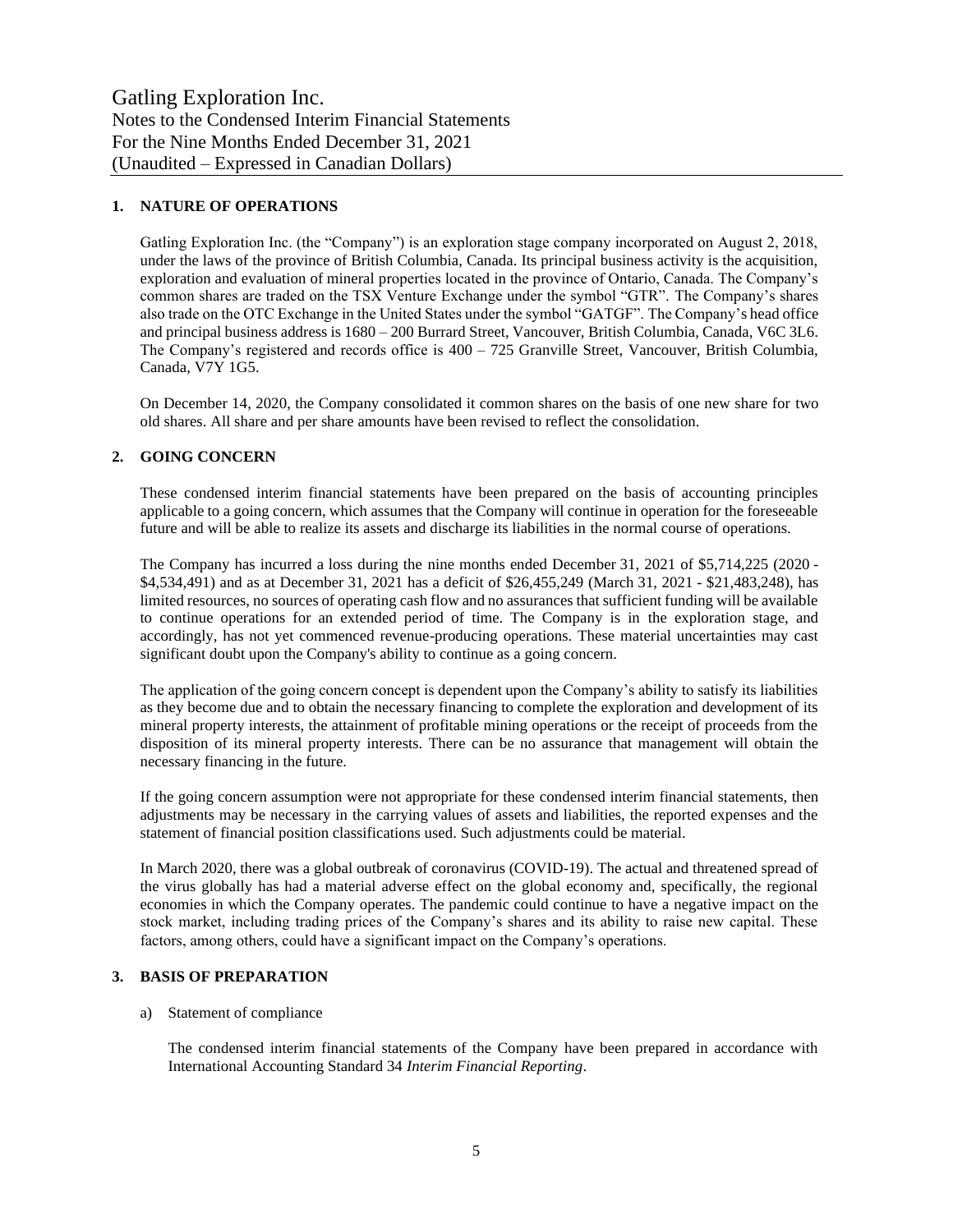# **3. BASIS OF PREPARATION** (Continued)

#### a) Statement of compliance (continued)

The condensed interim financial statements of the Company should be read in conjunction with the Company's March 31, 2021 audited financial statements, which have been prepared in accordance with International Financial Reporting Standards ("IFRS"), as issued by the International Accounting Standards Board.

These condensed interim financial statements were reviewed by the Audit Committee and approved and authorized for issue by the Board of Directors on February 28, 2022.

#### b) Basis of measurement

These condensed interim financial statements have been prepared under the historical cost basis, except for certain financial instruments, which are measured at fair value, as explained in the significant accounting policies (note 4). These condensed interim financial statements have been prepared under the accrual basis of accounting, except for cash flow information.

#### **4. SIGNIFICANT ACCOUNTING POLICIES**

The condensed interim financial statements have been prepared, for all periods presented, following the same accounting policies and methods of computation as described in note 4 to the audited financial statements for the year ended March 31, 2021.

#### **5. CRITICAL ACCOUNTING ESTIMATES AND JUDGMENTS**

The Company makes estimates and assumptions about the future that affect the reported amounts of assets and liabilities. Estimates and judgments are continually evaluated based on historical experience and other factors, including expectations of future events that are believed to be reasonable under the circumstances. In the future, actual experience may differ from these estimates and assumptions.

The effect of a change in an accounting estimate is recognized prospectively by including it in comprehensive income (loss) in the year of the change, if the change affects that year only, or in the year of the change and future years, if the change affects both.

#### *Critical judgments in applying accounting policies*

Information about critical judgments in applying accounting policies that have the most significant risk of causing material adjustment to the carrying amounts of assets and liabilities recognized in the condensed interim financial statements within the next fiscal year are discussed below.

a) Title to mineral property interests

Although the Company has taken steps to verify title to mineral properties in which it has an interest, these procedures do not guarantee the Company's title. Such properties may be subject to prior agreements or transfers and title may be affected by undetected defects.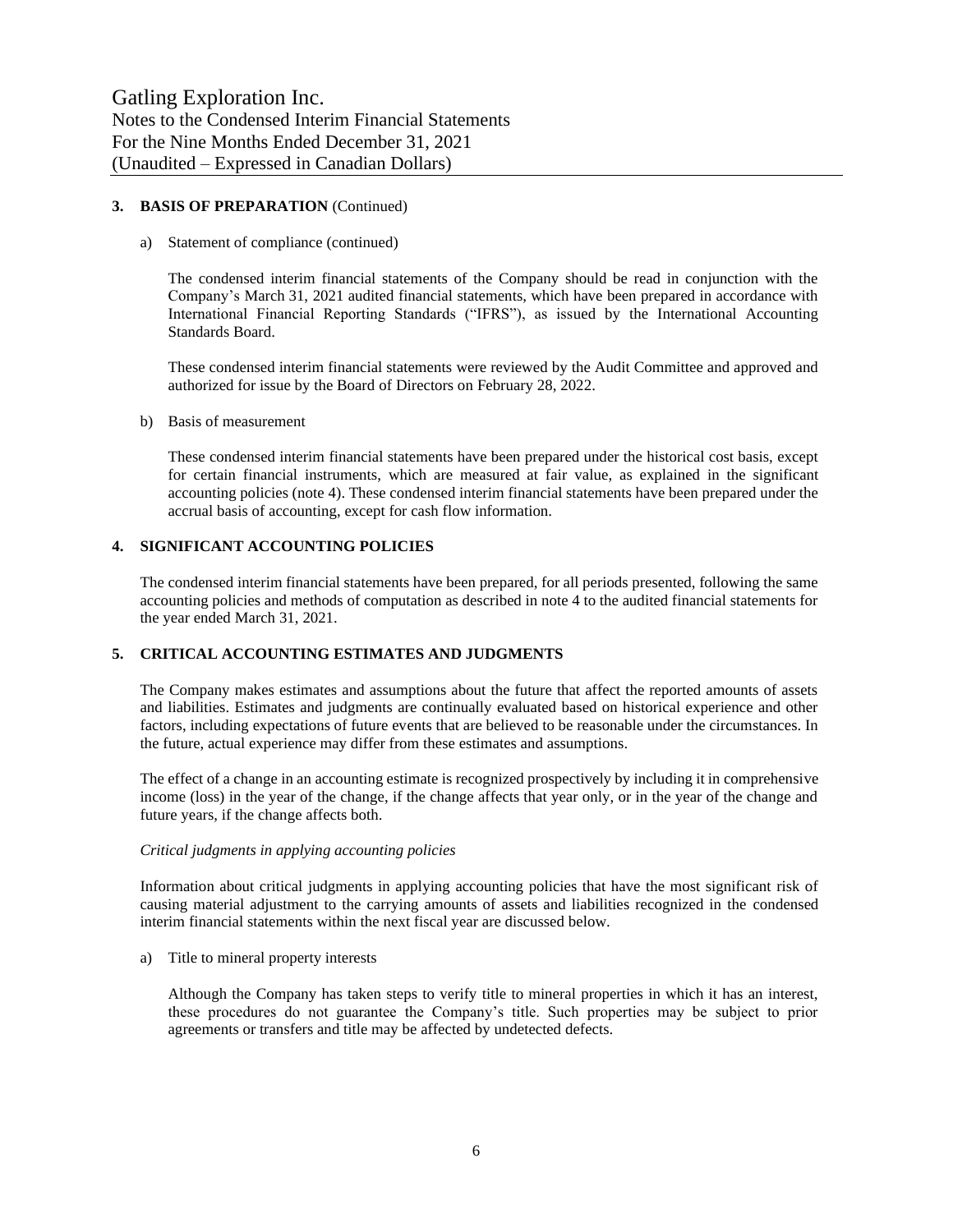# **5. CRITICAL ACCOUNTING ESTIMATES AND JUDGMENTS** (Continued)

#### b) Income taxes

Significant judgment is required in determining the provision for income taxes. There are many transactions and calculations undertaken during the ordinary course of business for which the ultimate tax determination is uncertain. The Company recognizes liabilities and contingencies for anticipated tax audit issues based on the Company's current understanding of the tax law. For matters where it is probable that an adjustment will be made, the Company records its best estimate of the tax liability, including the related interest and penalties in the current tax provision. Management believes they have adequately provided for the probable outcome of these matters; however, the final outcome may result in a materially different outcome than the amount included in the tax liabilities.

In addition, the Company recognizes deferred tax assets relating to tax losses carried forward to the extent that it is probable that taxable profit will be available against which a deductible temporary difference can be utilized. This is deemed to be the case when there are sufficient taxable temporary differences relating to the same taxation authority and the same taxable entity that are expected to reverse in the same year as the expected reversal of the deductible temporary difference, or in years into which a tax loss arising from the deferred tax asset can be carried back or forward. However, utilization of the tax losses also depends on the ability of the taxable entity to satisfy certain tests at the time the losses are recouped.

c) Going concern risk assessment

The Company's ability to continue its operations and to realize its assets at their carrying values is dependent upon its ability to fund its existing acquisition and exploration commitments on its exploration and evaluation projects when they come due, which would cease to exist if the Company decides to terminate its commitments, and to cover its operating costs. The Company may be able to generate working capital to fund its operations by the sale of its exploration and evaluation assets or raising additional capital through equity markets. However, there is no assurance it will be able to raise funds in the future. These condensed interim financial statements do not give effect to any adjustments required to realize its assets and discharge its liabilities in other than the normal course of business and at amounts different from those reflected in the accompanying condensed interim financial statements.

#### *Key sources of estimation uncertainty*

The following are key assumptions concerning the future and other key sources of estimation uncertainty that have a significant risk of resulting in material adjustments to the condensed interim financial statements.

#### a) Decommissioning liabilities

Rehabilitation provisions have been created based on the Company's internal estimates. Assumptions, based on the current economic environment, have been made that management believes are a reasonable basis upon which to estimate the future liability. These estimates take into account any material changes to the assumptions that occur when reviewed regularly by management. Estimates are reviewed annually and are based on current regulatory requirements. Significant changes in estimates of contamination, restoration standards and techniques will result in changes to provisions from year to year. Actual rehabilitation costs will ultimately depend on future market prices for the rehabilitation costs, which will reflect the market condition at the time the rehabilitation costs are actually incurred.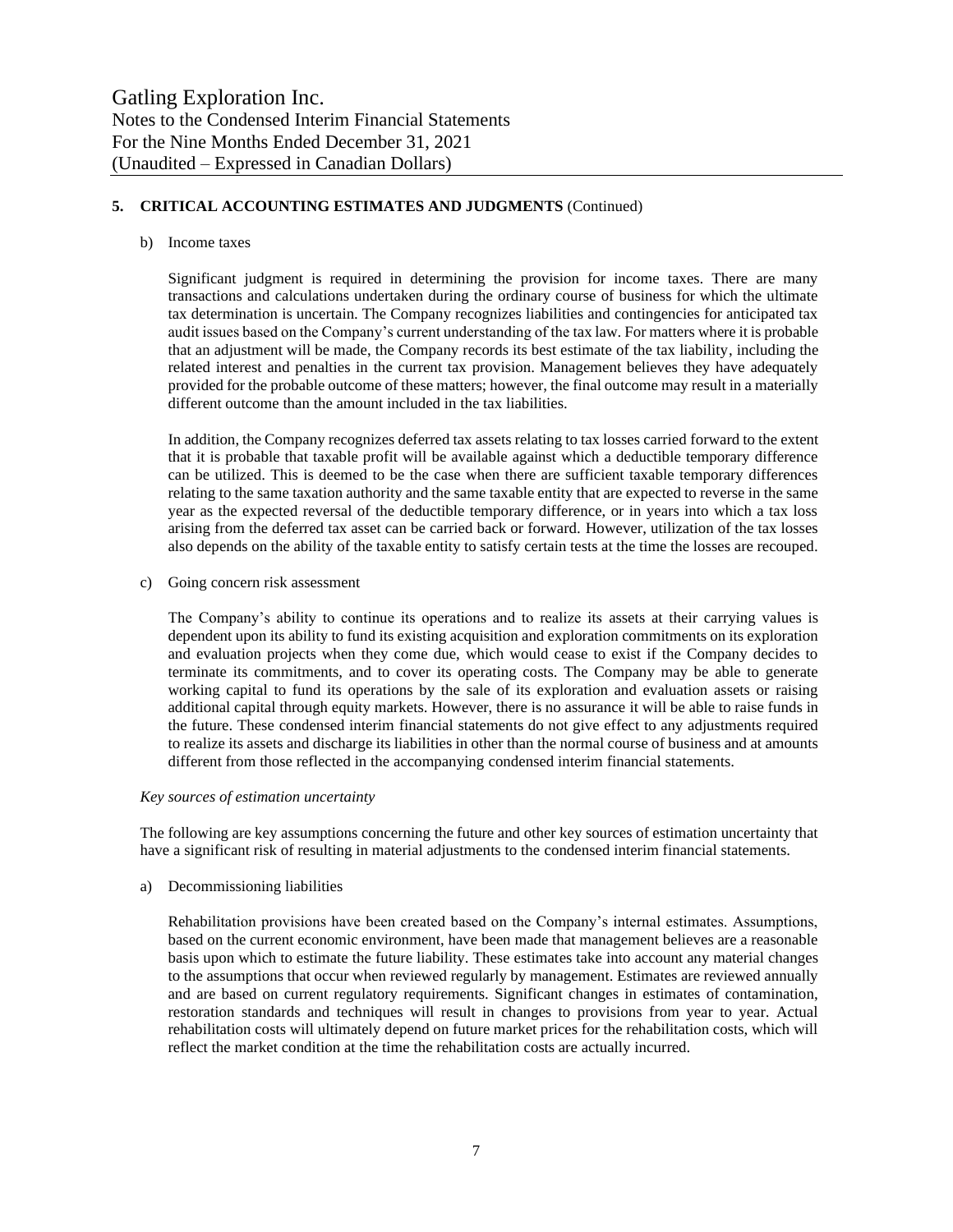# **5. CRITICAL ACCOUNTING ESTIMATES AND JUDGMENTS** (Continued)

a) Decommissioning liabilities (continued)

The final cost of the currently recognized rehabilitation provisions may be higher or lower than currently provided for. As at December 31, 2021, the Company is contributing to shared progressive rehabilitation costs on certain of its claims on an ongoing basis. Costs have not been material to date and future costs are not expected to be material. Accordingly, no provision has been made.

b) Fair value of stock options granted

The Company uses the Black-Scholes option pricing model to value the stock options granted during the period. The Black-Scholes model was developed for use in estimating the fair value of traded options that have no vesting restrictions and are fully transferable. The model requires management to make estimates that are subjective and may not be representative of actual results. Changes in assumptions can materially affect estimates of fair values.

c) Leases

Lease obligations that are recognized at December 31, 2021 have been estimated using a 12% discount rate based on the cost of borrowing for debt instruments of comparable terms for companies with a comparable investment grade to the Company. This rate represents the rate that the Company would incur to obtain the funds necessary to purchase an asset of a similar value, with similar payment terms and security in a similar economic environment.

# **6. FINANCIAL INSTRUMENTS**

Financial instruments are agreements between two parties that result in promises to pay or receive cash or equity instruments. The Company classifies its financial instruments as follows: cash is classified as fair value through profit or loss; receivables, as amortized cost; and accounts payable and accrued liabilities and lease obligation, as amortized cost. The carrying values of these instruments approximate their fair values due to their short term to maturity.

The following table sets forth the Company's financial assets measured at fair value by level within the fair value hierarchy:

| <b>December 31, 2021</b>  | <b>Level 1</b> | <b>Level 2</b>           | Level 3                      | <b>Total</b> |  |  |
|---------------------------|----------------|--------------------------|------------------------------|--------------|--|--|
| Cash                      | 7.966          | $\overline{\phantom{a}}$ | $\qquad \qquad \blacksquare$ | 7,966<br>J   |  |  |
|                           |                |                          |                              |              |  |  |
| <b>March 31, 2021</b>     | <b>Level 1</b> | Level 2                  | Level 3                      | <b>Total</b> |  |  |
|                           |                |                          |                              |              |  |  |
| Cash and cash equivalents | \$1,875,290    | $\overline{\phantom{a}}$ | $\qquad \qquad \blacksquare$ | \$1,875,290  |  |  |

The Company has exposure to the following risks from its use of financial instruments:

- Credit risk;
- Liquidity risk; and
- Market risk.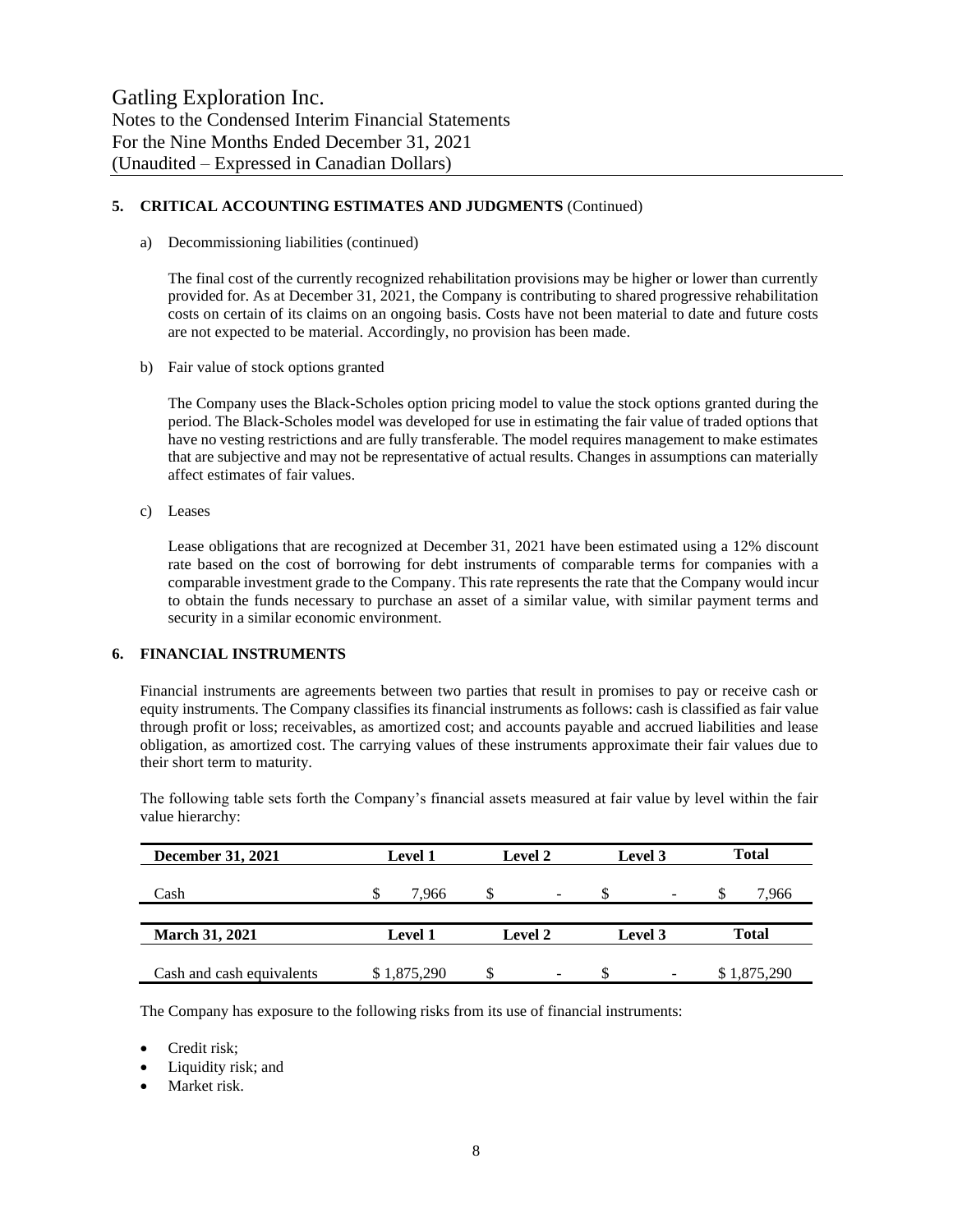# **6. FINANCIAL INSTRUMENTS** (Continued)

a) Credit risk

Credit risk is the risk that one party to a financial instrument will cause a financial loss for the other party by failing to discharge an obligation. The Company manages credit risk, in respect of cash, by placing at major Canadian financial institutions. The Company has minimal credit risk. Included in the receivables balance is \$176,792 (March 31, 2021 - \$149,276) owing from the Canada Revenue Agency.

b) Liquidity risk

Liquidity risk is the risk that the Company will not be able to meet its financial obligations as they fall due. The Company's approach to managing liquidity is to ensure, as far as possible, that it will always have sufficient liquid funds to meet its liabilities when due, under both normal and stressed conditions, without incurring unacceptable losses or risking damage to the Company's reputation. The contractual financial liabilities of the Company as of December 31, 2021 equal \$2,334,214 (March 31, 2021 - \$1,117,171); \$2,140,137 (March 31, 2021 - \$904,447) of the liabilities presented as accounts payable and lease obligation – current portion are due within one month of the reporting date.

c) Market risk

Market risk is the risk that changes in market prices, such as foreign exchange rates and interest rates, will affect the Company's income or the value of its holdings of financial instruments. The objective of market risk management is to manage and control market risk exposures within acceptable parameters, while optimizing the return on capital.

- *i) Currency risk –* The Company has no funds held in a foreign currency and only a small amount of its accounts payable and accrued liabilities is denominated in US dollars. A fluctuation in the exchange rate between the Canadian and US dollars of 10% would result in a nominal change to the Company's accounts payable and accrued liabilities and foreign exchange gain or loss. The Company does not use any techniques to mitigate currency risk.
- *ii) Interest rate risk –* Interest rate risk is the risk that future cash flows will fluctuate as a result of changes in market interest rates. Interest earned on cash is at nominal interest rates, and therefore, the Company does not consider interest rate risk to be significant. The Company has no interestbearing financial liabilities.
- *iii) Other price risk –* Other price risk is the risk that the fair value or future cash flows of a financial instrument will fluctuate due to changes in market prices, other than those arising from interest rate risk. The Company is not exposed to significant other price risk.
- d) Capital management

The Company considers its capital to be comprised of shareholders' equity.

The Company manages the capital structure and makes adjustments to it in light of changes in economic conditions and the risk characteristics of the underlying assets. To maintain or adjust the capital structure, the Company may attempt to issue new shares. Although the Company has been successful at raising funds in the past through the issuance of share capital, it is uncertain whether it will continue this method of financing due to the current difficult market conditions.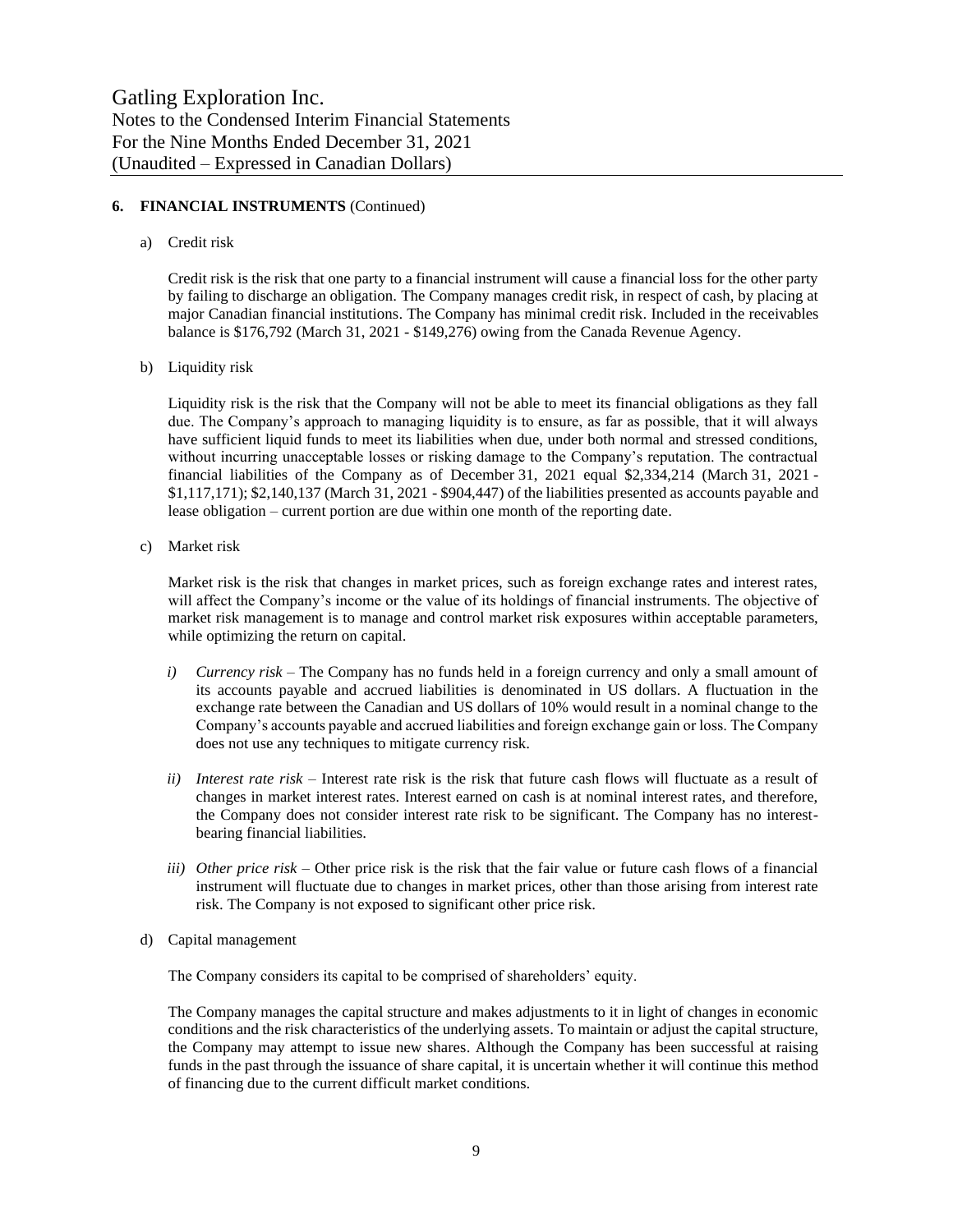## **6. FINANCIAL INSTRUMENTS** (Continued)

#### d) Capital management (continued)

In order to facilitate the management of its capital requirements, the Company prepares expenditure budgets that are updated as necessary depending on various factors, including successful capital deployment and general industry conditions.

Management reviews the capital structure on a regular basis to ensure that the above objectives are met. There have been no changes to the Company's approach to capital management during the nine months ended December 31, 2021. The Company is not subject to externally imposed capital requirements.

|                                      | <b>Camp and</b>       |               | Leasehold<br>Computer |     |           |    |                     |               |              |  |
|--------------------------------------|-----------------------|---------------|-----------------------|-----|-----------|----|---------------------|---------------|--------------|--|
|                                      | <b>Infrastructure</b> |               | Equipment             |     | Equipment |    | <b>Improvements</b> |               | <b>Total</b> |  |
| Cost                                 |                       |               |                       |     |           |    |                     |               |              |  |
| Balance, March 31, 2020              | \$<br>106,604         | <sup>\$</sup> | 25,920                | \$  | 24,051    | \$ | 21,923              | \$.           | 178,498      |  |
| <b>Additions</b>                     |                       |               | 1,700                 |     |           |    |                     |               | 1,700        |  |
| Balance, March 31, 2021              | 106,604               |               | 27,620                |     | 24,051    |    | 21,923              |               | 180,198      |  |
| Additions                            |                       |               | 391                   |     |           |    |                     |               | 391          |  |
| Balance, December 31, 2021           | \$<br>106,604         | \$            | 28,011                | \$  | 24,051    | \$ | 21,923              | \$            | 180,589      |  |
| <b>Depreciation</b>                  |                       |               |                       |     |           |    |                     |               |              |  |
| Balance, March 31, 2020              | \$<br>6,216           | $\mathsf{\$}$ | 3,888                 | \$  | 2,853     | \$ | 6,420               | <sup>\$</sup> | 19,377       |  |
| Depreciation*                        | 3,552                 |               | 6,865                 |     | 4,240     |    | 6,420               |               | 21,077       |  |
| Balance, March 31, 2021              | 9,768                 |               | 10,753                |     | 7,093     |    | 12,840              |               | 40,454       |  |
| Depreciation*                        | 2,664                 |               | 3,839                 |     | 2,544     |    | 4,815               |               | 13,862       |  |
| Balance, December 31, 2021           | \$<br>12,432          | \$            | 14,592                | \$. | 9,637     | \$ | 17,655              | \$            | 54,316       |  |
| Net book value,<br>March 31, 2021    | \$<br>96,836          | \$            | 16,867                | \$. | 16,958    | \$ | 9,083               | \$            | 139,744      |  |
| Net book value,<br>December 31, 2021 | \$<br>94,172          | $\mathbb{S}$  | 13,419                | \$  | 14,414    | \$ | 4,268               | \$.           | 126,273      |  |

#### **7. PROPERTY, PLANT AND EQUIPMENT**

\* Camp and infrastructure depreciation is included in exploration and evaluation expenditures

#### **8. EXPLORATION AND EVALUATION EXPENDITURES**

## *Larder Lake Project*

On September 24, 2018, as part of a plan of arrangement, the Company received a 100% interest in the Larder Lake Project, located in Ontario. A portion of the project includes a 1.5% net smelter return royalty ("NSR"), of which 1% may be repurchased by the Company for \$750,000. The plan of arrangement was deemed to be a purchase of an asset. As such, IFRS 2 *Share-based Payments* was used to determine the fair value of the assets acquired. As the fair value of the assets given up to acquire the assets was more readily available, the Company valued the acquisition using the fair value of shares issued of \$0.56 per share. On September 24, 2018, the fair value of the assets acquired and liabilities assumed were as follows.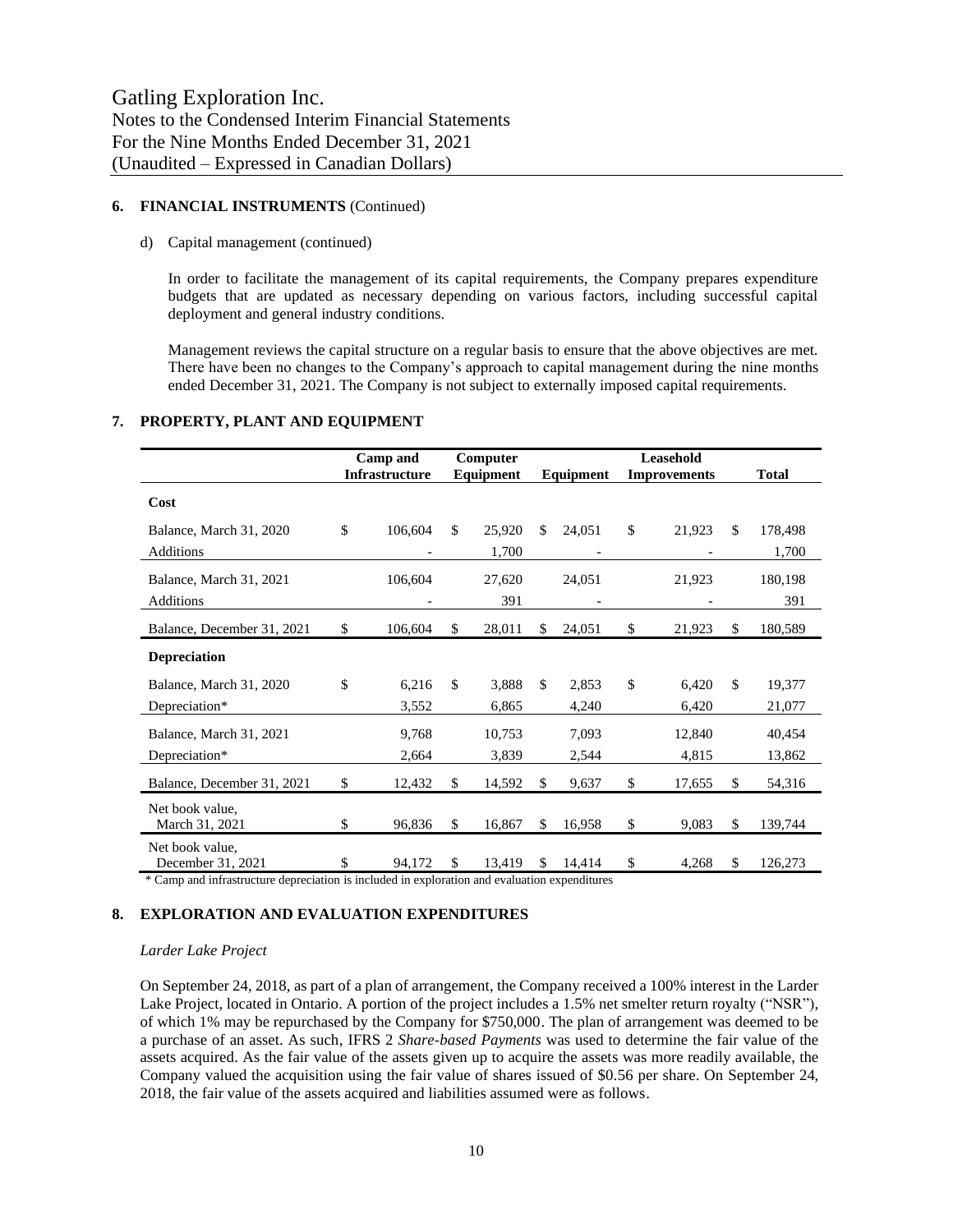# **8. EXPLORATION AND EVALUATION EXPENDITURES** (Continued)

*Larder Lake Project* (continued)

|                                                                                     |     | Amount      |
|-------------------------------------------------------------------------------------|-----|-------------|
| Consideration provided (fair value of 16,713,256 common shares at \$0.56 per share) |     | 9,359,423   |
| Allocated to net assets acquired:                                                   |     |             |
| Cash transferred to Company                                                         |     | (7,000,000) |
| Fair value of Larder Lake Project acquired                                          |     | (2,359,423) |
|                                                                                     | \$. |             |

Fair value of \$2,359,423 was allocated to the project and expensed for the period as exploration and evaluation costs.

On April 1, 2019, the Company entered into an assignment and assumption agreement to acquire the Kir Vit claim package in Ontario. Under the terms of the agreement, the Company took assignment of a January 2017 underlying agreement between the vendor and certain parties that originally staked the claims comprising Kir Vit (the "stakers"). In consideration of the assignment, the Company issued 875,000 common shares to the vendor valued at \$595,000.

On July 9, 2019, the Company exercised the option in the underlying agreement and made a cash payment of \$250,000 to the stakers. The vendor was granted a 0.5% NSR. The stakers retained a 2% NSR, of which the Company may repurchase one-half (1%) for \$1,000,000. If the Company announces a production decision, a \$4,000,000 payment is due to the vendor and a \$250,000 payment is due to the stakers.

On July 14, 2021, the Company issued 150,000 common shares (valued at \$60,000) to acquire a 25% interest in certain mining leases on the Larder Lake Project, such that the Company now holds 100% in those mining leases.

On September 27, 2021, in relation to the Company's exploration agreement with First Nations' groups related to the Company's Larder Lake Project, the Company issued 100,000 common shares (valued at \$37,000) and 100,000 stock options (valued at \$31,838) with an exercise price of \$0.365 and a term to expiry of three years to the First Nations' groups.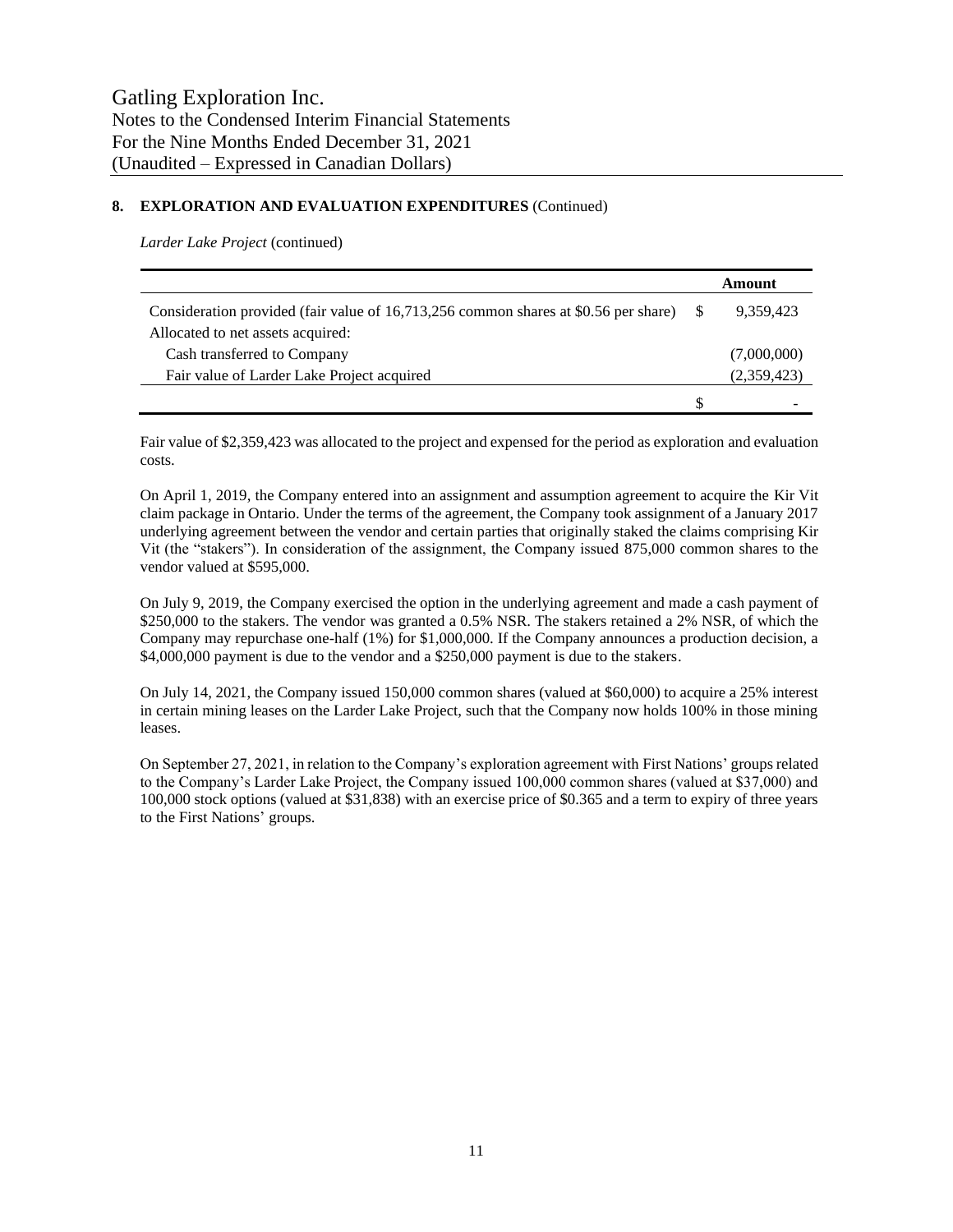# **8. EXPLORATION AND EVALUATION EXPENDITURES** (Continued)

Summaries of exploration and evaluation expenditures for the nine months ended December 31, 2021 and year ended March 31, 2021 are as follows:

| Nine Months Ended December 31, 2021                  |                               | <b>Larder Lake</b><br>Project |  |  |
|------------------------------------------------------|-------------------------------|-------------------------------|--|--|
| <b>Acquisition Costs</b>                             |                               |                               |  |  |
| Acquisition costs                                    | \$                            | 60,000                        |  |  |
| Claim costs                                          |                               | 42,389                        |  |  |
| <b>Total Acquisition Costs</b>                       |                               | 102,389                       |  |  |
| <b>Property Exploration Costs</b>                    |                               |                               |  |  |
| Assays and geochemistry                              |                               | 415,319                       |  |  |
| Camp and other costs                                 |                               | 284,718                       |  |  |
| Depreciation                                         |                               | 2,664                         |  |  |
| Drilling                                             |                               | 3,520,950                     |  |  |
| Environmental                                        |                               | 23,061                        |  |  |
| Geological                                           |                               | 335,559                       |  |  |
| Geophysics                                           |                               | 8,911                         |  |  |
| Travel and transport                                 |                               | 57,656                        |  |  |
| <b>Total Exploration Costs</b>                       |                               | 4,648,838                     |  |  |
| <b>Total Exploration and Evaluation Expenditures</b> | \$                            | 4,751,227                     |  |  |
|                                                      |                               |                               |  |  |
| Year Ended March 31, 2021                            | <b>Larder Lake</b><br>Project |                               |  |  |
| <b>Acquisition Costs</b>                             |                               |                               |  |  |
| Claim costs                                          | \$                            | 37,319                        |  |  |
| <b>Total Acquisition Costs</b>                       |                               | 37,319                        |  |  |
| <b>Property Exploration Costs</b>                    |                               |                               |  |  |
| Assays and geochemistry                              |                               | 328,841                       |  |  |
| Camp and other costs                                 |                               | 363,681                       |  |  |
| Depreciation                                         |                               | 3,552                         |  |  |
| Drilling                                             |                               | 2,251,474                     |  |  |
| Geological                                           |                               | 695,076                       |  |  |
| Geophysics                                           |                               | 3,394                         |  |  |
| Travel and transport                                 |                               | 39,362                        |  |  |
| <b>Total Exploration Costs</b>                       |                               | 3,685,380                     |  |  |
| <b>Total Exploration and Evaluation Expenditures</b> | \$                            | 3,722,699                     |  |  |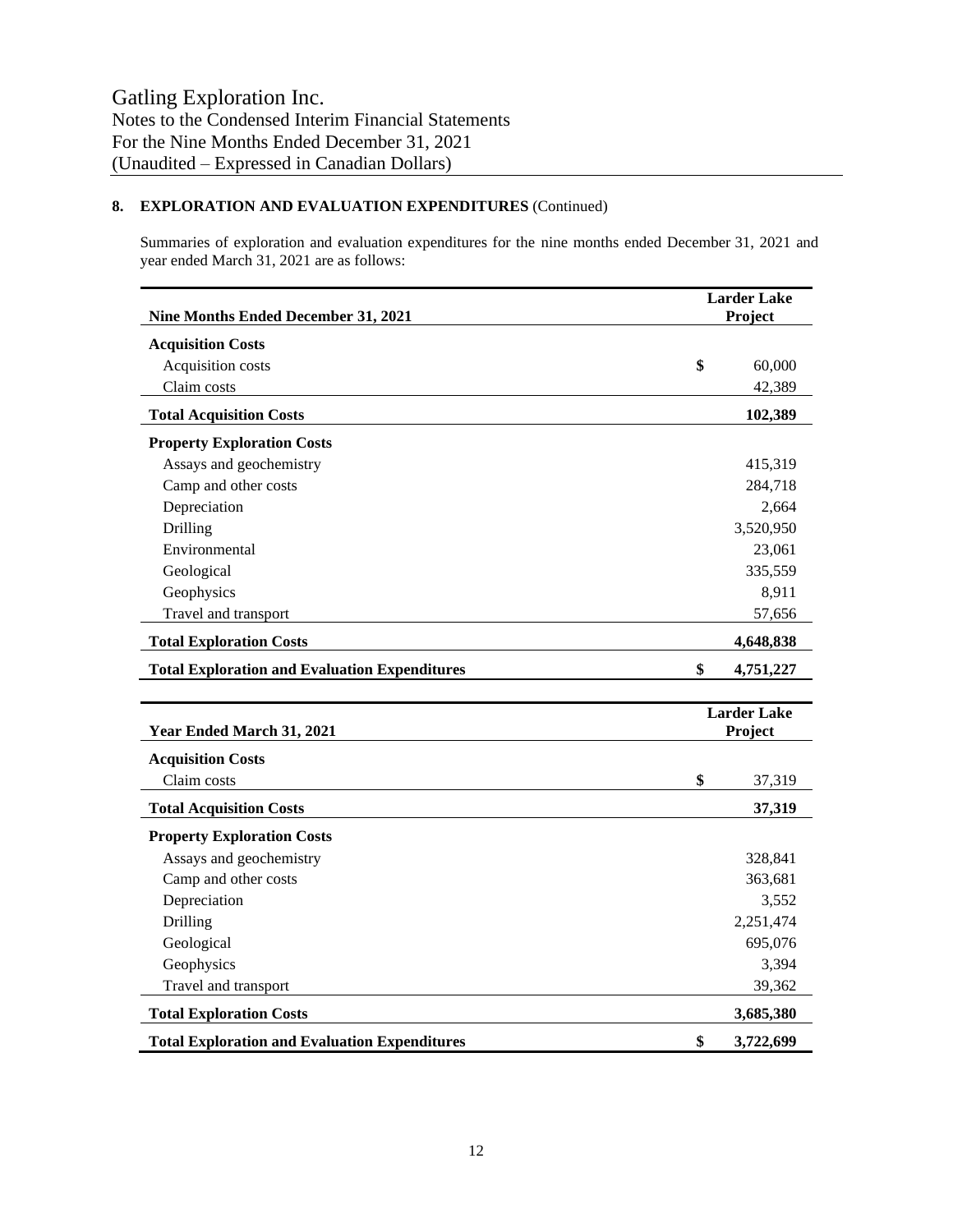Notes to the Condensed Interim Financial Statements For the Nine Months Ended December 31, 2021 (Unaudited – Expressed in Canadian Dollars)

# **9. RIGHT-OF-USE ASSET**

|                                                               |    | <b>Right-of-Use</b><br>Asset |
|---------------------------------------------------------------|----|------------------------------|
| Cost                                                          |    |                              |
| Balance, March 31, 2020, March 31, 2021 and December 31, 2021 | \$ | 525,030                      |
| <b>Depreciation</b>                                           |    |                              |
| Balance, March 31, 2020<br>Depreciation                       | \$ | 153,667<br>153,667           |
| Balance, March 31, 2021<br>Depreciation                       |    | 307,334<br>115,251           |
| Balance, December 31, 2021                                    | S  | 422,585                      |
| Net book value, March 31, 2021                                | \$ | 217,696                      |
| Net book value, December 31, 2021                             | \$ | 102,445                      |

# **10. LEASE OBLIGATION**

|                              | December 31, |            | March 31,<br>2021 |            |  |
|------------------------------|--------------|------------|-------------------|------------|--|
| Balance, beginning of period | \$           | 250,102    | S                 | 398,035    |  |
| Lease interest accretion     |              | 16,158     |                   | 38,010     |  |
| Lease payments               |              | (142, 380) |                   | (185, 943) |  |
| Balance, end of period       |              | 123,880    |                   | 250,102    |  |
| Current portion              |              | (123, 880) |                   | (169, 827) |  |
| Non-current portion          | S            |            |                   | 80,275     |  |

# **11. OTHER LIABILITIES**

Other liabilities consist of the liability portion of the flow-through shares issued. The following is a continuity schedule of the liability portion of the flow-through share issuances.

|                                                                                                                               | December 31,<br>2021 |           | March 31,<br>2021 |           |
|-------------------------------------------------------------------------------------------------------------------------------|----------------------|-----------|-------------------|-----------|
| Balance, beginning of period                                                                                                  | \$                   | 132,449   | S                 |           |
| Liability incurred on flow-through shares issued in July 2020<br>Liability incurred on flow-through shares issued in December |                      |           |                   | 202,500   |
| 2020                                                                                                                          |                      |           |                   | 274,857   |
| Liability incurred on flow-through shares issued in July 2021<br>Settlement of flow-through share liability by incurring      |                      | 167,350   |                   |           |
| expenditures                                                                                                                  |                      | (299,799) |                   | (344,908) |
| Balance, end of period                                                                                                        | \$                   |           |                   | 132.449   |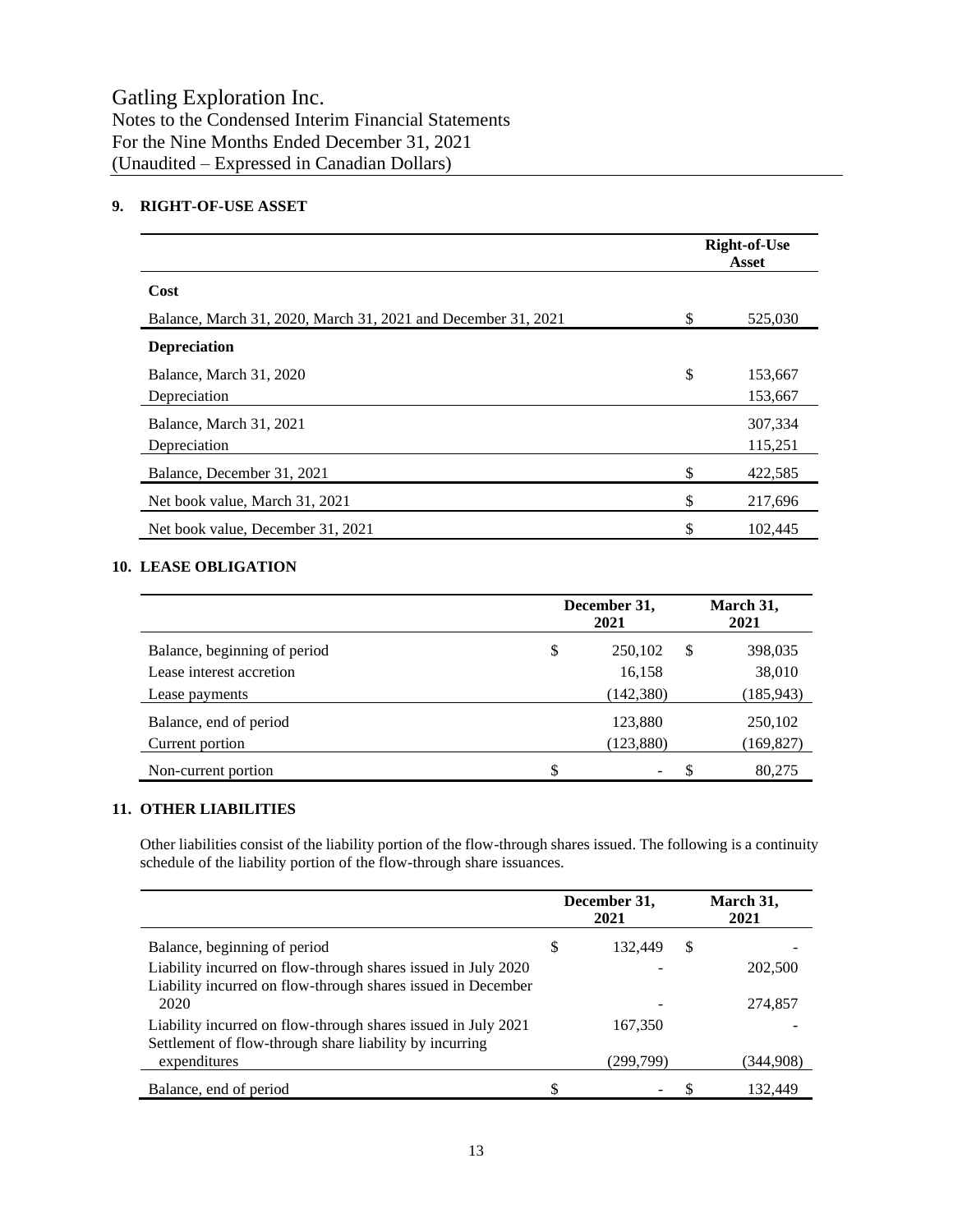# **11. OTHER LIABILITIES** (Continued)

In July 2020, the Company issued 2,025,000 flow-through shares at a price of \$0.60 per share. The premium paid by investors was calculated as \$0.10 per share. Accordingly, \$202,500 was recorded as other liabilities.

In December 2020, the Company issued 5,497,140 flow-through shares at a price of \$0.55 per share. The premium paid by investors was calculated as \$0.05 per share. Accordingly, \$274,857 was recorded as other liabilities.

In July 2021, the Company issued 3,347,000 flow-through shares at a price of \$0.45 per share. The premium paid by investors was calculated as \$0.05 per share. Accordingly, \$167,350 was recorded as other liabilities.

As at December 31, 2021, the Company did not have any remaining commitment to incur exploration expenditures in relation to its July 2021, December 2020 or July 2020 flow-through financings (March 31, 2021 - \$nil, \$1,456,944 and \$nil, respectively).

## **12. RELATED PARTY TRANSACTIONS**

These amounts of key management compensation are included in the amounts shown on the condensed interim statements of comprehensive loss:

|                                                                                                                                 | <b>Nine Months</b><br>Ended<br>December 31,<br>2021 |         | <b>Nine Months</b><br><b>Ended</b><br>December 31,<br>2020 |           |
|---------------------------------------------------------------------------------------------------------------------------------|-----------------------------------------------------|---------|------------------------------------------------------------|-----------|
| Short-term compensation (consulting fees, exploration and<br>evaluation expenditures, management fees and professional<br>fees) | \$                                                  | 585,000 | S                                                          | 625,000   |
| Share-based compensation                                                                                                        |                                                     | 137,374 |                                                            | 399,849   |
|                                                                                                                                 | \$                                                  | 722.374 |                                                            | 1.024.849 |

During the nine months ended December 31, 2021, short-term compensation to related parties consisted of \$247,500 (2020 - \$187,500) in consulting fees, \$90,000 (2020 - \$225,000) in exploration and evaluation expenditures, \$180,000 (2020 - \$145,000) in management fees and \$67,500 (2020 - \$67,500) in professional fees.

Transactions with related parties are included in the amounts shown on the condensed interim statements of comprehensive loss as follows:

|                                                            | <b>Nine Months</b><br><b>Ended</b><br>December 31,<br>2021 |         | <b>Nine Months</b><br>Ended<br>December 31,<br>2020 |         |
|------------------------------------------------------------|------------------------------------------------------------|---------|-----------------------------------------------------|---------|
| Related company controlled by officer and director         |                                                            |         |                                                     |         |
| (consulting fees and office and general)                   | S                                                          | 67,500  | \$.                                                 | 70,000  |
| Related companies with common officers and directors (rent |                                                            |         |                                                     |         |
| recovery)                                                  | S                                                          | 133,000 | \$.                                                 | 133,000 |
| Related company in which an officer is a director          |                                                            |         |                                                     |         |
| (exploration and evaluation expenditures)                  | \$                                                         |         |                                                     | 115,000 |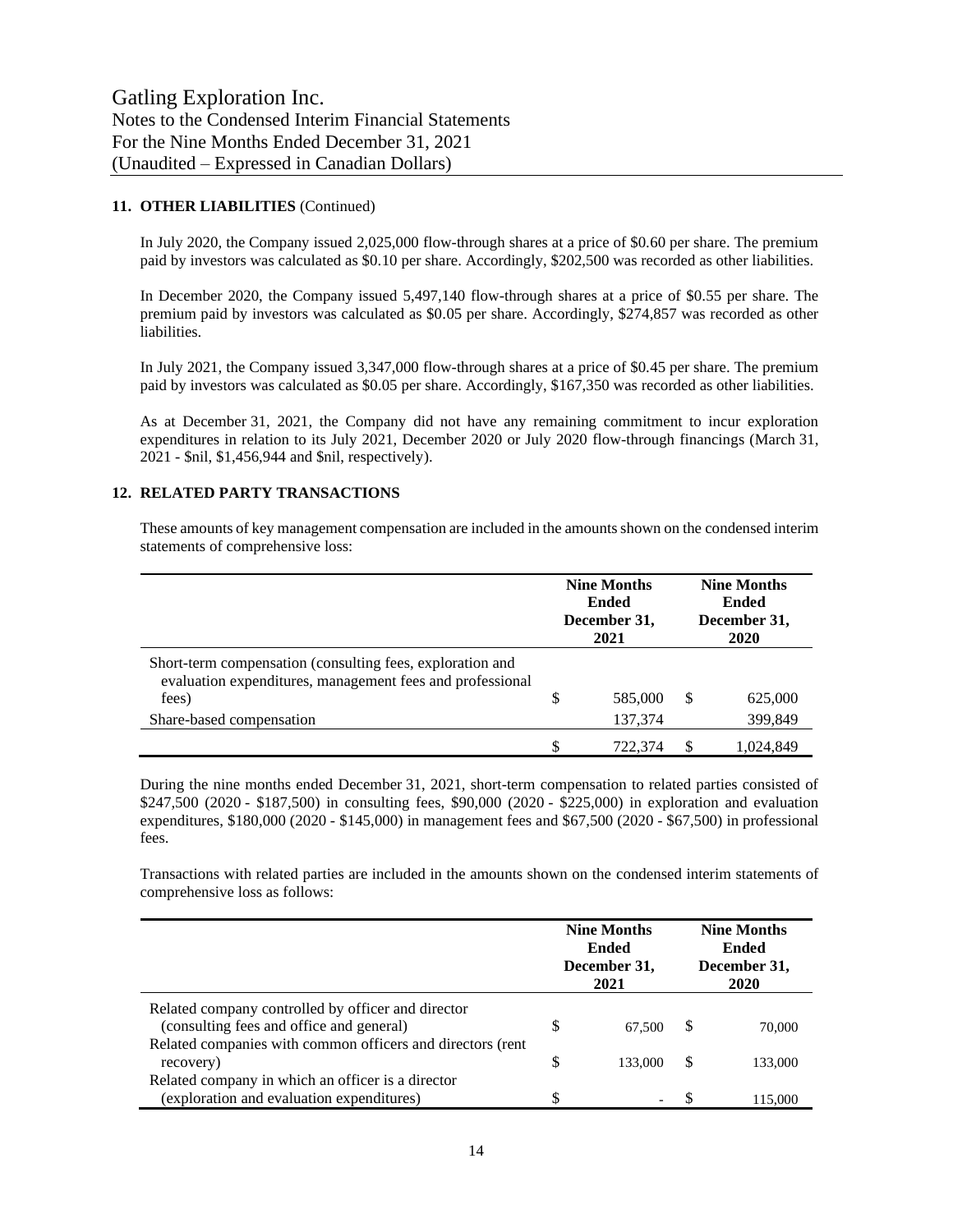# **12. RELATED PARTY TRANSACTIONS** (Continued)

As at December 31, 2021, the Company had receivables of \$nil (March 31, 2021 - \$30,650) related to office rent recovery and other expense reimbursements from companies with common officers and directors.

As at December 31, 2021, the Company had prepaid expenses of \$nil (March 31, 2021 - \$7,000) related to expenses with a company controlled by a member of key management.

As at December 31, 2021, the Company had accounts payable and accrued liabilities of \$228,053 (March 31, 2021 - \$5,000) with companies controlled by officers and directors and \$51,079 (March 31, 2021 - \$7,116) related to shared office and general expenses with a company controlled by an officer and director. The balances owing are unsecured, non-interest-bearing and have no specific terms of repayment.

As at December 31, 2021, the balance of loans payable of \$85,000 (March 31, 2021 - \$nil) is due to a company controlled by an officer and director. The loans are unsecured, non-interest-bearing and due on demand.

# **13. SHARE CAPITAL**

a) Authorized

Unlimited number of common voting shares without par value

b) Issued and outstanding

*During the nine months ended December 31, 2021*

On July 9, 2021, the Company closed a private placement for gross proceeds of \$2,326,150. The Company issued 2,050,000 units at a price of \$0.40 per unit for gross proceeds of \$820,000. Each unit consists of one common share and one-half of one share purchase warrant. Each warrant entitles the holder to acquire one common share at a price of \$0.60 for a period of two years from the date of issuance. The Company also issued 3,347,000 flow-through common shares at a price of \$0.45 per share for gross proceeds of \$1,506,150. The premium paid by investors on the flow-through shares was calculated as \$0.05 per share. Accordingly, \$167,350 was recorded as other liabilities. The Company paid finders' fees of \$37,800 and issued 94,500 agent warrants with an exercise price of \$0.60 and a term to expiry of two years (note 13(d)). The Company also incurred other share issuance costs of \$12,381.

*During the year ended March 31, 2021*

On July 20, 2020, the Company closed a private placement for total gross proceeds of \$3,790,000. The Company issued 2,025,000 flow-through common shares of the Company at a price of \$0.60 per flowthrough common share for gross proceeds of \$1,215,000 and 5,150,000 common shares of the Company at a price of \$0.50 per common share for gross proceeds of \$2,575,000. The premium paid by investors on the flow-through shares was calculated as \$0.10 per share. Accordingly, \$202,500 was recorded as other liabilities. Share issuance costs of \$28,837 were incurred.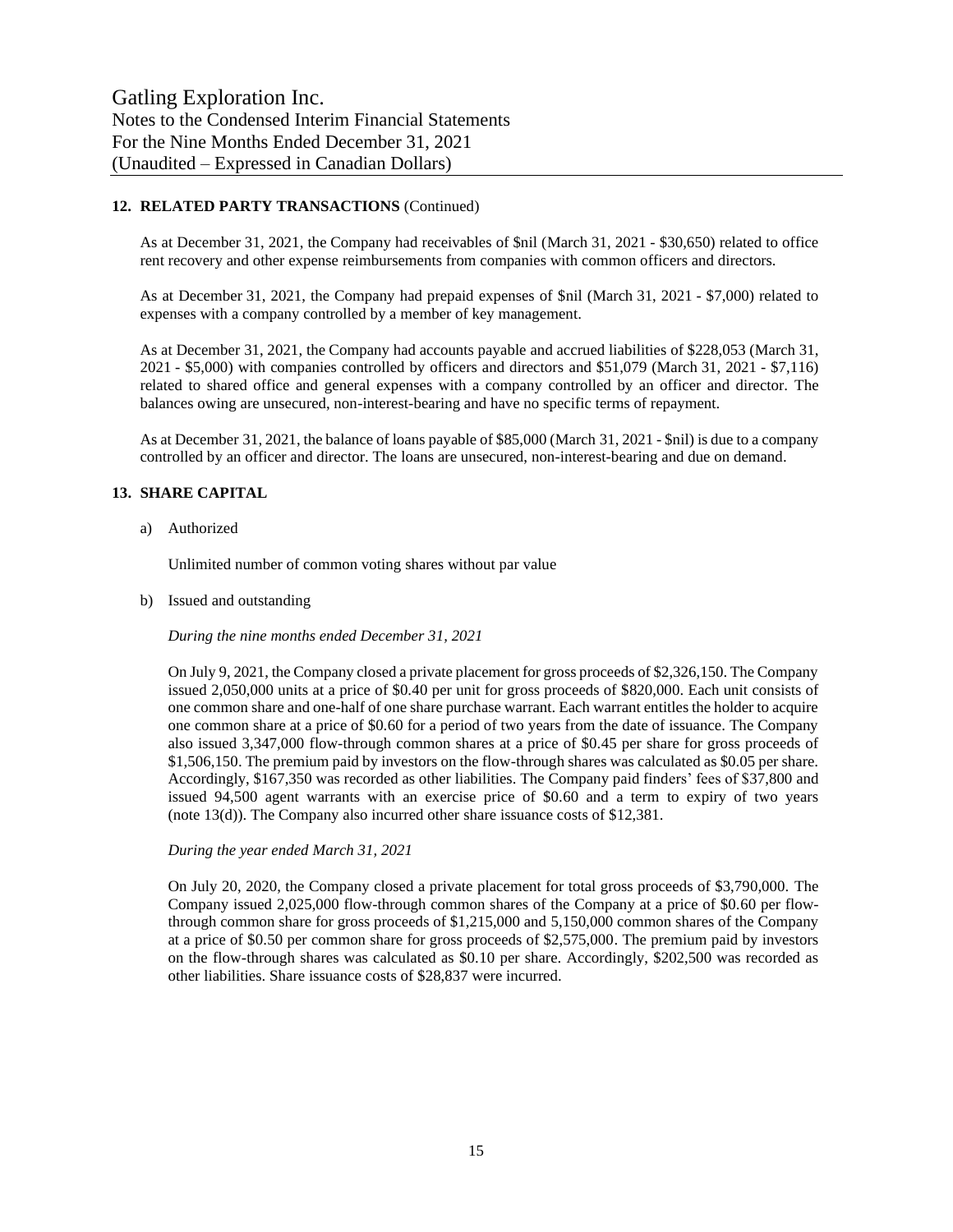#### b) Issued and outstanding (continued)

*During the year ended March 31, 2021 (continued)*

On December 18, 2020, the Company closed a private placement for gross proceeds of \$4,643,427. The Company issued 3,240,000 units at a price of \$0.50 per unit for gross proceeds of \$1,620,000. Each unit consists of one common share and one-half of one share purchase warrant. Each warrant entitles the holder to acquire one common share at a price of \$0.70 for a period of two years from the date of issuance. The Company also issued 5,497,140 flow-through common shares at a price of \$0.55 per share for gross proceeds of \$3,023,427. The premium paid by investors on the flow-through shares was calculated as \$0.05 per share. Accordingly, \$274,857 was recorded as other liabilities. The Company paid finders' fees of \$63,600 and issued 397,512 agent warrants with an exercise price of \$0.70 and a term to expiry of two years (note 13(d)). The Company also incurred other share issuance costs of \$161,382.

c) Stock options

The Company has a stock option plan to grant incentive stock options to directors, officers, employees and consultants. Under the plan, the aggregate number of common shares that may be subject to option at any one time may not exceed 10% of the issued common shares of the Company as of that date, including options granted prior to the adoption of the plan. Options granted may not exceed a term of ten years, and the term will be reduced to one year following the date of death of the optionee. All options vest when granted unless they are otherwise specified by the Board of Directors or if they are granted for investor relations activities.

Options granted for investor relations activities vest over a twelve-month period with no more than 25% of the options vesting in any three-month period.

|                                  | <b>Nine Months Ended</b> |          | <b>Year Ended</b>     |          |
|----------------------------------|--------------------------|----------|-----------------------|----------|
|                                  | <b>December 31, 2021</b> |          | <b>March 31, 2021</b> |          |
|                                  |                          | Weighted |                       | Weighted |
|                                  |                          | Average  |                       | Average  |
|                                  | Number of                | Exercise | Number of             | Exercise |
|                                  | Options                  | Price    | Options               | Price    |
| Outstanding, beginning of period | 3,857,250                | \$ 0.55  | 2,107,250             | \$0.53   |
| Granted                          | 685,600                  | \$0.37   | 1,850,000             | \$0.57   |
| Expired                          | (1,357,250)              | \$0.42   | (100,000)             | \$0.68   |
| Outstanding, end of period       | 3,185,600                | \$0.56   | 3,857,250             | \$ 0.55  |

Stock option transactions and the number of stock options outstanding are summarized as follows: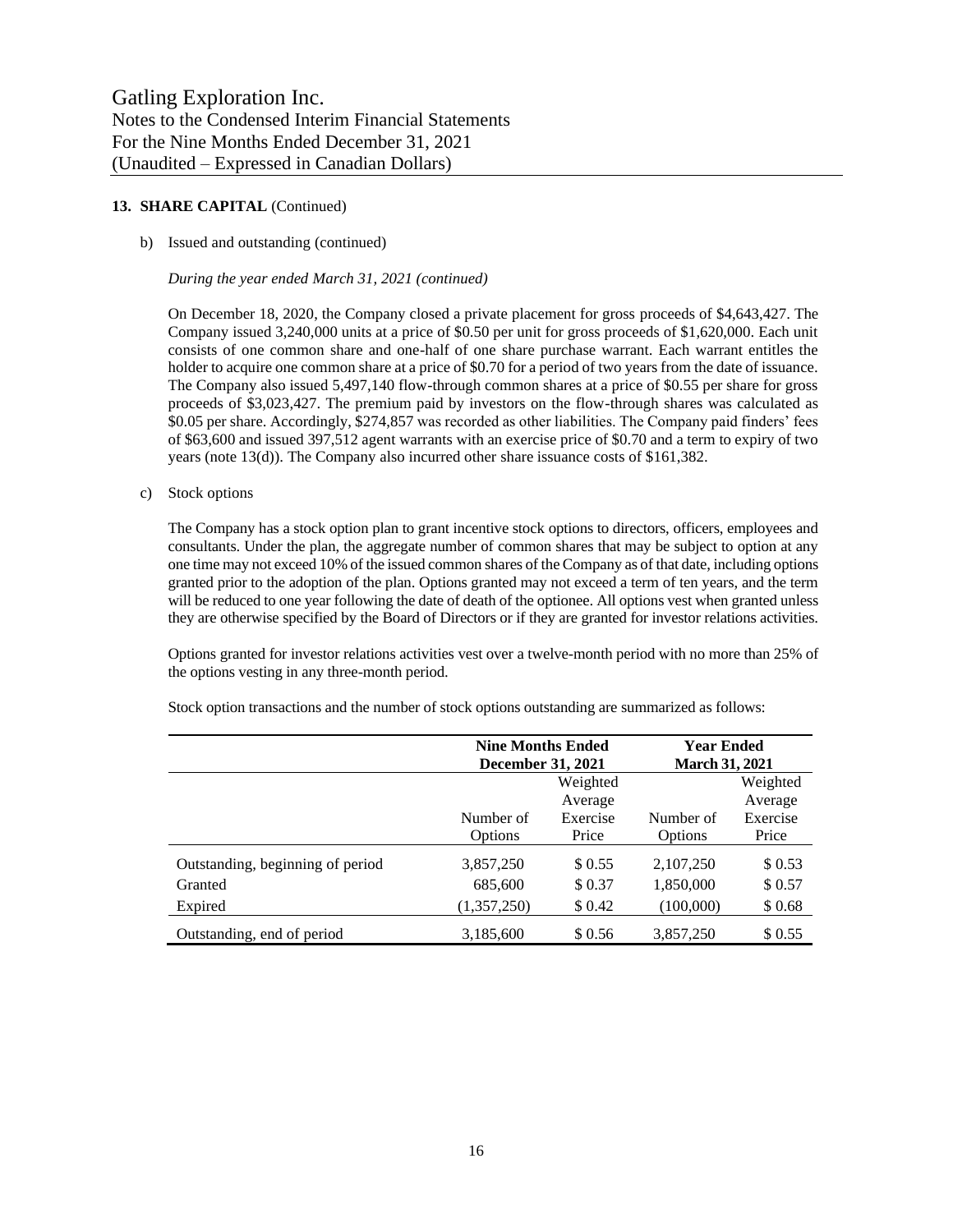#### c) Stock options (continued)

The following stock options were outstanding and exercisable at December 31, 2021:

|                    | <b>Weighted Average</b><br><b>Remaining</b> |                          |                    |                    |
|--------------------|---------------------------------------------|--------------------------|--------------------|--------------------|
| <b>Expiry Date</b> | <b>Contractual Life in</b><br>Years         | Exercise<br><b>Price</b> | <b>Outstanding</b> | <b>Exercisable</b> |
| February 13, 2022* | 0.12                                        | \$0.66                   | 500,000            | 500,000            |
| February 27, 2022* | 0.16                                        | \$ 0.62                  | 125,000            | 125,000            |
| August 1, 2022     | 0.58                                        | \$0.78                   | 50,000             | 50,000             |
| September 16, 2022 | 0.71                                        | \$1.16                   | 100,000            | 100,000            |
| July 22, 2023      | 1.56                                        | \$0.68                   | 825,000            | 825,000            |
| December 21, 2023  | 1.97                                        | \$ 0.45                  | 650,000            | 650,000            |
| January 20, 2024   | 2.05                                        | \$0.44                   | 250,000            | 250,000            |
| July 20, 2024      | 2.55                                        | \$0.37                   | 100,000            | 100,000            |
| August 12, 2024    | 2.62                                        | \$0.37                   | 585,600            | 585,600            |
|                    | 1.58                                        |                          | 3,185,600          | 3,185,600          |

\* See note 16

The Company applies the fair value method using the Black-Scholes option pricing model in accounting for its stock options granted. Accordingly, share-based payments of \$215,337 (2020 - \$797,356) were recognized during the nine months ended December 31, 2021.

The fair value of each stock option granted was calculated using the following weighted average assumptions:

|                                        | <b>Nine Months Ended</b><br>December 31, 2021 | <b>Year Ended</b><br><b>March 31, 2021</b> |
|----------------------------------------|-----------------------------------------------|--------------------------------------------|
| Expected life (years)                  | 3.00                                          | 3.00                                       |
| Risk-free interest rate                | 0.58%                                         | 0.27%                                      |
| Annualized volatility                  | 170%                                          | 170%                                       |
| Dividend yield                         | N/A                                           | N/A                                        |
| Stock price at grant date              | \$0.37                                        | \$0.56                                     |
| Exercise price                         | \$0.37                                        | \$0.57                                     |
| Weighted average grant date fair value | \$0.31                                        | \$0.48                                     |

Option pricing models require the input of highly subjective assumptions regarding volatility. The Company has used historical volatility and the volatility of a comparable company to estimate the volatility of the share price.

During the nine months ended December 31, 2021, the Company transferred \$742,224 (2020 - \$nil) from the share-based payments reserve to deficit upon the expiration of 1,357,250 (2020 - nil) stock options.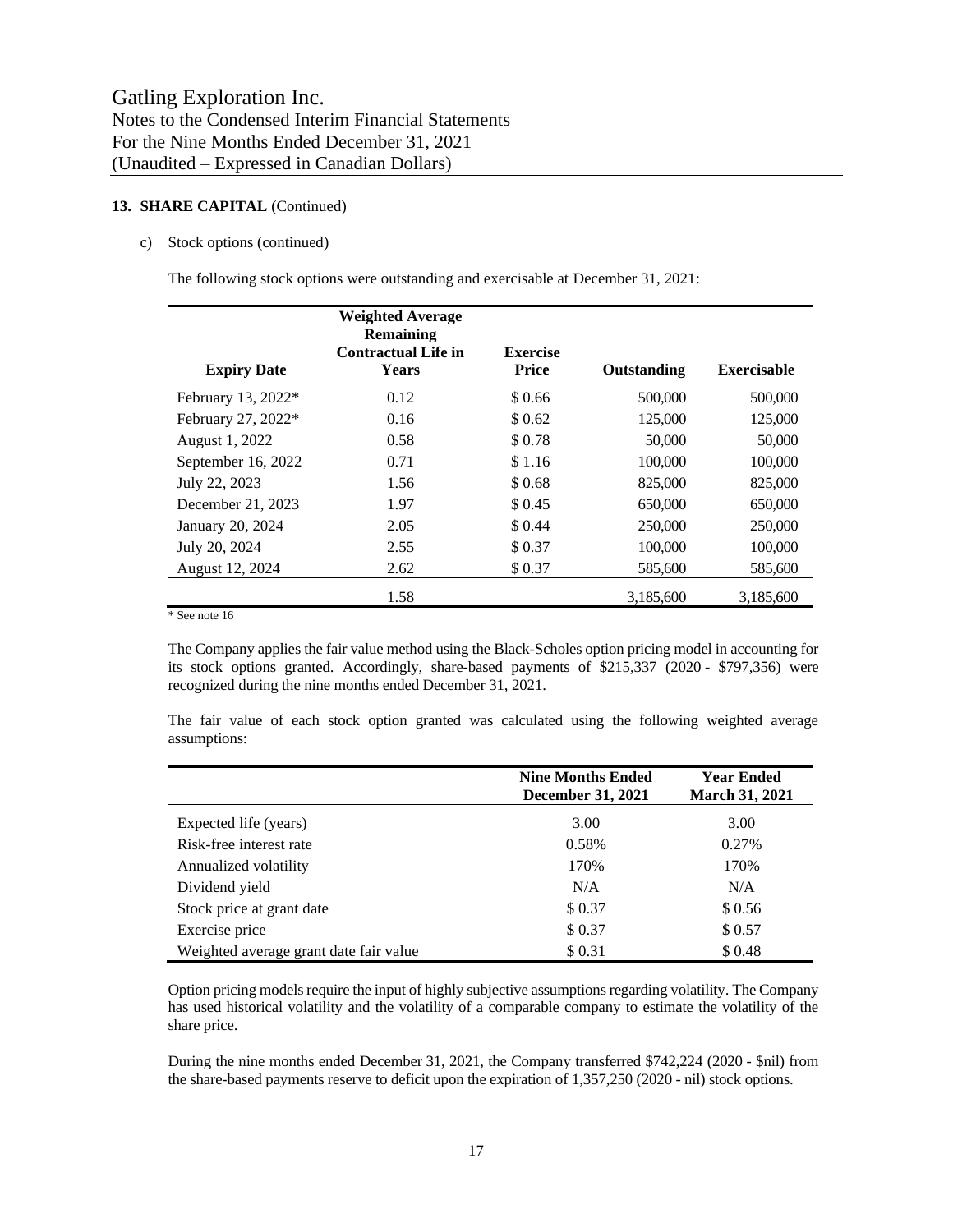# d) Warrants

Warrant transactions and the number of warrants outstanding are summarized as follows:

|                                  | <b>Nine Months Ended</b><br><b>December 31, 2021</b> |          | <b>Year Ended</b><br><b>March 31, 2021</b> |          |  |
|----------------------------------|------------------------------------------------------|----------|--------------------------------------------|----------|--|
|                                  |                                                      | Weighted |                                            | Weighted |  |
|                                  |                                                      | Average  |                                            | Average  |  |
|                                  | Number of                                            | Exercise | Number of                                  | Exercise |  |
|                                  | Warrants                                             | Price    | Warrants                                   | Price    |  |
| Outstanding, beginning of period | 2,017,512                                            | \$0.70   |                                            |          |  |
| Granted                          | 1,119,500                                            | \$ 0.60  | 2,017,512                                  | \$0.70   |  |
| Outstanding, end of period       | 3,137,012                                            | \$0.66   | 2,017,512                                  | \$ 0.70  |  |

The following warrants were outstanding and exercisable at December 31, 2021:

| <b>Expiry Date</b> | <b>Weighted Average</b><br><b>Remaining</b><br><b>Contractual Life in</b><br>Years | <b>Exercise</b><br><b>Price</b> | <b>Exercisable</b> |
|--------------------|------------------------------------------------------------------------------------|---------------------------------|--------------------|
| December 18, 2022  | 0.96                                                                               | \$ 0.70                         | 2,017,512          |
| July 9, 2023       | 1.52                                                                               | \$0.60                          | 1,119,500          |
|                    | 1.16                                                                               |                                 | 3,137,012          |

The Company applies the residual method in accounting for its warrants issued through private placements. Accordingly, \$nil was recorded for the 1,620,000 warrants issued on December 18, 2020 and \$nil for the 1,025,000 warrants issued on July 9, 2021.

The Company applies the fair value method using the Black-Scholes option pricing model in accounting for its broker warrants granted. Accordingly, share issuance costs of \$11,616 (2020 - \$57,077) were recognized during the nine months ended December 31, 2021 upon the grant of 94,500 (2020 - 397,512) broker warrants.

The fair value of each warrant granted was calculated using the following weighted average assumptions:

|                                        | <b>Nine Months Ended</b><br><b>December 31, 2021</b> | <b>Year Ended</b><br><b>March 31, 2021</b> |
|----------------------------------------|------------------------------------------------------|--------------------------------------------|
| Expected life (years)                  | 2.00                                                 | 2.00                                       |
| Risk-free interest rate                | 0.48%                                                | 0.29%                                      |
| Annualized volatility                  | 75%                                                  | 82%                                        |
| Dividend yield                         | N/A                                                  | N/A                                        |
| Stock price at grant date              | \$0.41                                               | \$0.45                                     |
| Exercise price                         | \$0.60                                               | \$0.70                                     |
| Weighted average grant date fair value | \$0.12                                               | \$0.14                                     |